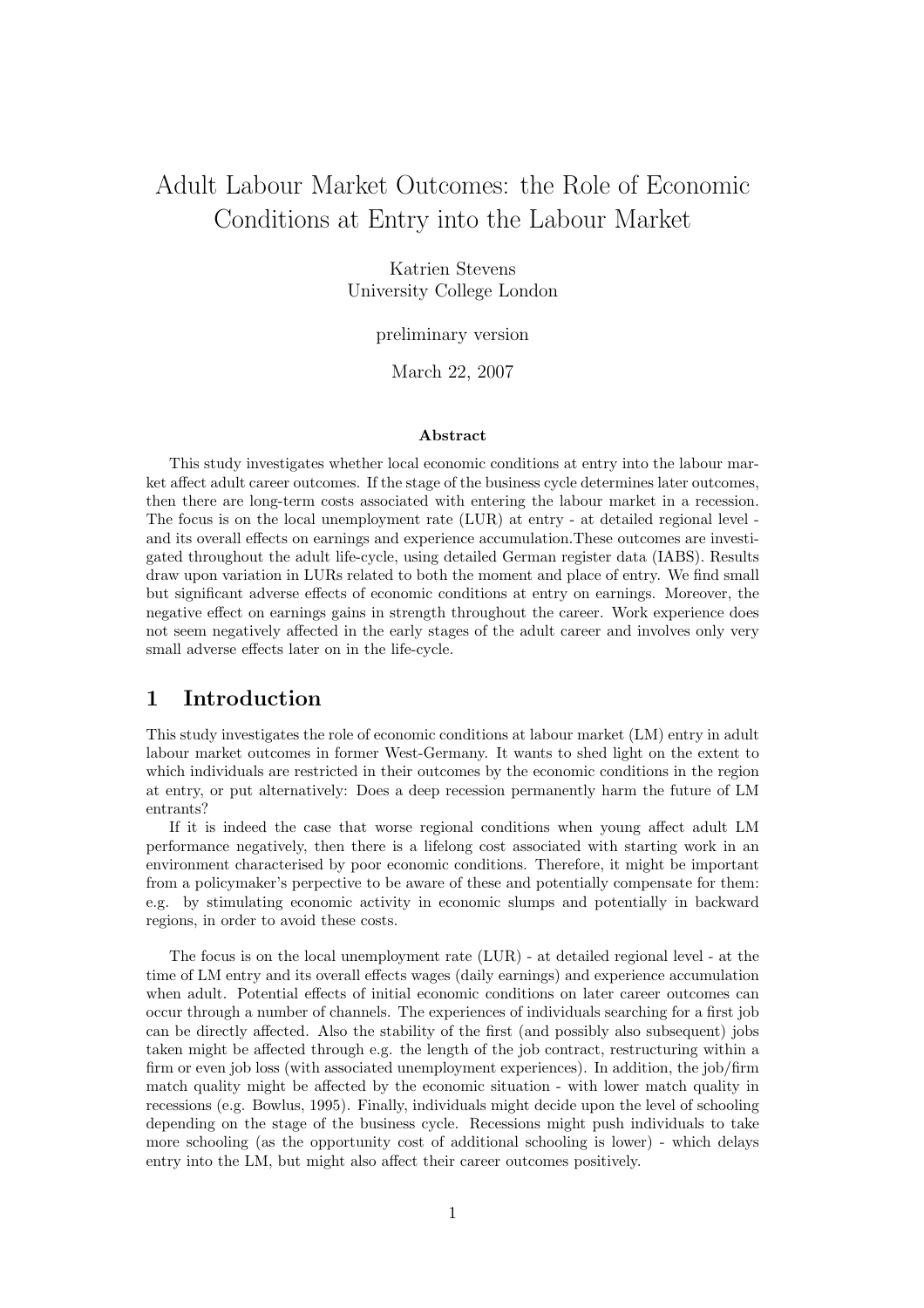These experiences might have persistent consequences over time. This could depend on the structure of the labour market. Margolis et al. (2002) discuss and test different theoretical models and their implications<sup>1</sup>. Employers might use observed LM experiences as a proxy for unobserved productivity (e.g. Farber and Gibbons, 1996). Or individuals might be sorted into different jobs/LM segments: Margolis et al.'s findings support the existence of a dual labour market in Germany, in which the effects of early LM experiences of individuals do not diminish over time<sup>2</sup> . Also discouragement effects or true scarring effects might damage the LM position of individuals who experience unemployment (e.g. Clark et al., 2001). In addition, human capital accumulation might be interrupted due to unemployment or the rate of accumulation might be below its potential if the match is not optimal.

This study does not focus on measuring the effect of LURs via a particular channel. It rather intends to report on overall effects on adult career outcomes. In addition, the emphasis is on how the effects vary over the life-cycle, as we observe individuals over a major part of their careers. This way, I try to provide a more complete picture of how individuals' careers are affected by initial economic conditions.

## 2 Related literature

A few studies look directly into the effect of local labour market conditions on adult LM outcomes - and use local unemployment rates as a proxy. Burgess, Propper, Rees and Shearer (2003) use cross-cohort variation in unemployment rates at school-leaving age in the UK to investigate effects of early LM conditions on later employment prospects. Pooled and fixed effect analyses lead them to find permanent adverse effects of aggregate unemployment rates on employment experience for low-skilled workers. Negligible or even small beneficial effects exist for more skilled workers. However, the question remains to what degree selection into skill-levels (driven by economic conditions) is relevant as opposed to a causal effect.

Closest to this work, however, is a study on Norwegian data by Raaum & Roed (2006). The study considers net (direct) effects of economic conditions at entry and provides evidence for small but persistent negative effects of local unemployment rates in the region of entry on non-employment experiences at age 25-36. Both longitudinal and cross-sectional variation in LURs is used as source of identification. They find that a business cycle slump at age 16/19 (defined as 6% versus 1% local unemployment rate) increases the adult rate of unemployment by 1-2% points.<sup>3</sup>

The existing literature on causal mechanisms is mainly concerned with how LM experiences affect later career outcomes. Mainly unemployment or employment experiences are considered, but also experiences related to overall job stability are studied. This literature relies on two common explanations for a potential effect on later outcomes: these experiences involve a period with lower HC accumulation - or even HC loss - and/or employers use past (un)employment experiences as a screening device, i.e. as an indicator of (unknown) productivity.

The "scarring" literature attempts to explain and measure the extent to which *unemploy*ment experiences affect LM outcomes afterwards - usually the probability of unemployment or wages. Heckman & Borjas (1980) examine the conditions to identify different types of

<sup>&</sup>lt;sup>1</sup>They distinguish between information-based learning models, sorting models, human capital models, contracting models and unobserved heterogeneity models

<sup>&</sup>lt;sup>2</sup>A 'dual' labour market implies that there are two sorts of jobs: 'good' and 'bad' jobs. Margolis et al. find that there is a primary sector which offers stable jobs with good wage growth prospects, while the secondary sector offers the opposite.

<sup>&</sup>lt;sup>3</sup>In addition, the authors also investigate a particular causal mechanism through the choice of schooling. A discrete choice panel data approach is used to model the lower/upper secondary schooling decision and transitions into non-employment when adult. No evidence is found for a reaction to higher local unemployment rates through additional schooling, though there are some indications that individuals delay graduation given a particular education level. They also find a clear positive effect of local unemployment rates at entry on the transition into non-employment.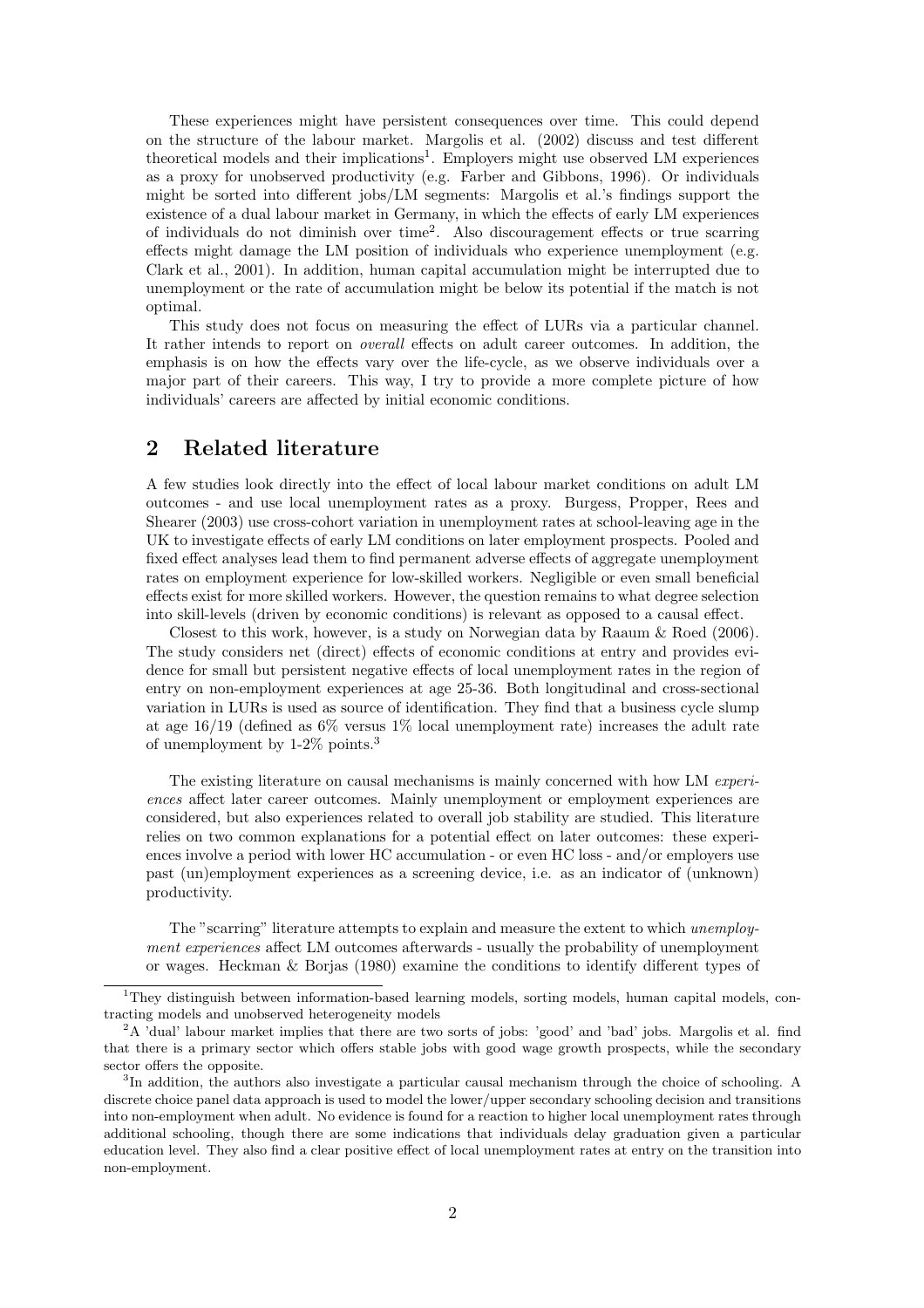state dependence (Markov, duration, occurrence & lagged duration dependence). They do not find evidence for occurrence dependence or lagged duration dependence in exit rates of (un)employment in US data (using NLS data), once controlling for sample selection bias and heterogeneity<sup>4</sup>. Note, however, that the analysis includes a particular sample, namely white men who just finished high school and these men are observed over a 30-month period only.

Studies with UK data find clear negative scarring effects on unemployment incidence though these are measured over a rather short run horizon only<sup>5</sup>. Both Arulampalam, Booth& Taylor (2000) and, in an extension to that study, Arulampalam (2002) find that state dependence is strong for mature men, while it is much weaker for young men<sup>6</sup>. Note also that scarring effects are the strongest for mature men with some qualifications. Also related to our setting is the finding that local labour market tightness<sup>7</sup> seems to matter more for the unemployment probability of mature men than for men younger than 25.

Arulampalam (2001) and Gregory and Jukes (2001) examine the scarring effect on wages at re-employment and shortly after<sup>8</sup> They find clear evidence of scarring effects, though stronger for older workers and for individuals with initially higher positions in the earnings distribution.

Also studies on Germany indicate strong state dependence in unemployment among adult men in the 1980s. Flaig et al. (1993) find that both unemployment occurrence and duration involve persistent effects, while Muehleisen & Zimmerman (1994) only find evidence of lagged *duration* dependence. However, the period over which persistence is measured is still rather short<sup>9</sup>.

A few of these studies on scarring effects take account of LM conditions early in the career. Some studies rely on the exogeneity of early LM conditions to instrument youth LM experiences. Local LM conditions have served e.g. to instrument for early unemployment experiences in investigating effects on adult unemployment (Gregg, 2001, UK data) and as instruments for indicators of individual job stability in studying the effect on adult wages (Neumark, 2002, US data)<sup>10</sup>. Gregg (2001) finds evidence of strong structural dependence induced by early unemployment experiences for men. Neumark (2002) finds that OLS results (as in Gardecki & Neumark, 1998) underestimate the benefits from early job stability on adult wages. Remark that this IV approach considers effects of local unemployment rates only through unemployment experiences. Local unemployment rates might affect outcomes through other channels as well. As Neumark (2002), Margolis et al. (2002) also investigate whether employment stability in the early career<sup>11</sup> affects adult LM outcomes. In particular, monthly earnings and time spent unemployed (within a year) up to 12 years after leaving education are studied. They use GSOEP data and account for unobserved heterogeneity using a fixed effects approach. For males in Germany, they find that there are persistent effects of early career experiences on these adult outcomes. The findings are interpreted as an indication of a dual labour market.

In contrast to some of the above mentioned literature, this study attempts to report on overall effects of economic conditions at entry on adult outcomes - as in Raaum & Roed (2006). Both earnings and experience accumulation are considered as outcomes. In addition, the register data used imply some advantages such as detailed earnings information and the long time horizon over which we can follow individuals in the LM (up to 21 years). The latter allows an investigation of the effects throughout a large part of the career.

<sup>4</sup>Occurrence dependence is the effect of previous unemployment spells on the probability of a transition into unemployment, while lagged duration dependence implies that the probability of remaining unemployed or becoming unemployed depends on the lengths of previous unemployment spells.

<sup>5</sup>They use 5 waves of BHPS data and analyse scarring effects up to 4 years after an unemployment experience  $\rm^6$  They use different methods to control for heterogeneity

 $7$ The unemployment-to-vacancy rate is used as a measure for local labour market tightness.

 ${}^{8}$ They consider a period of up to 2 years after an interruption.

<sup>&</sup>lt;sup>9</sup>They use 6 waves of the GSOEP.

 $10$ Note that this type of study does not strictly belong to the scarring literature

<sup>&</sup>lt;sup>11</sup>Margolis et al. (2002) use measures of number of employers, occupations, share of time spent in employment and job duration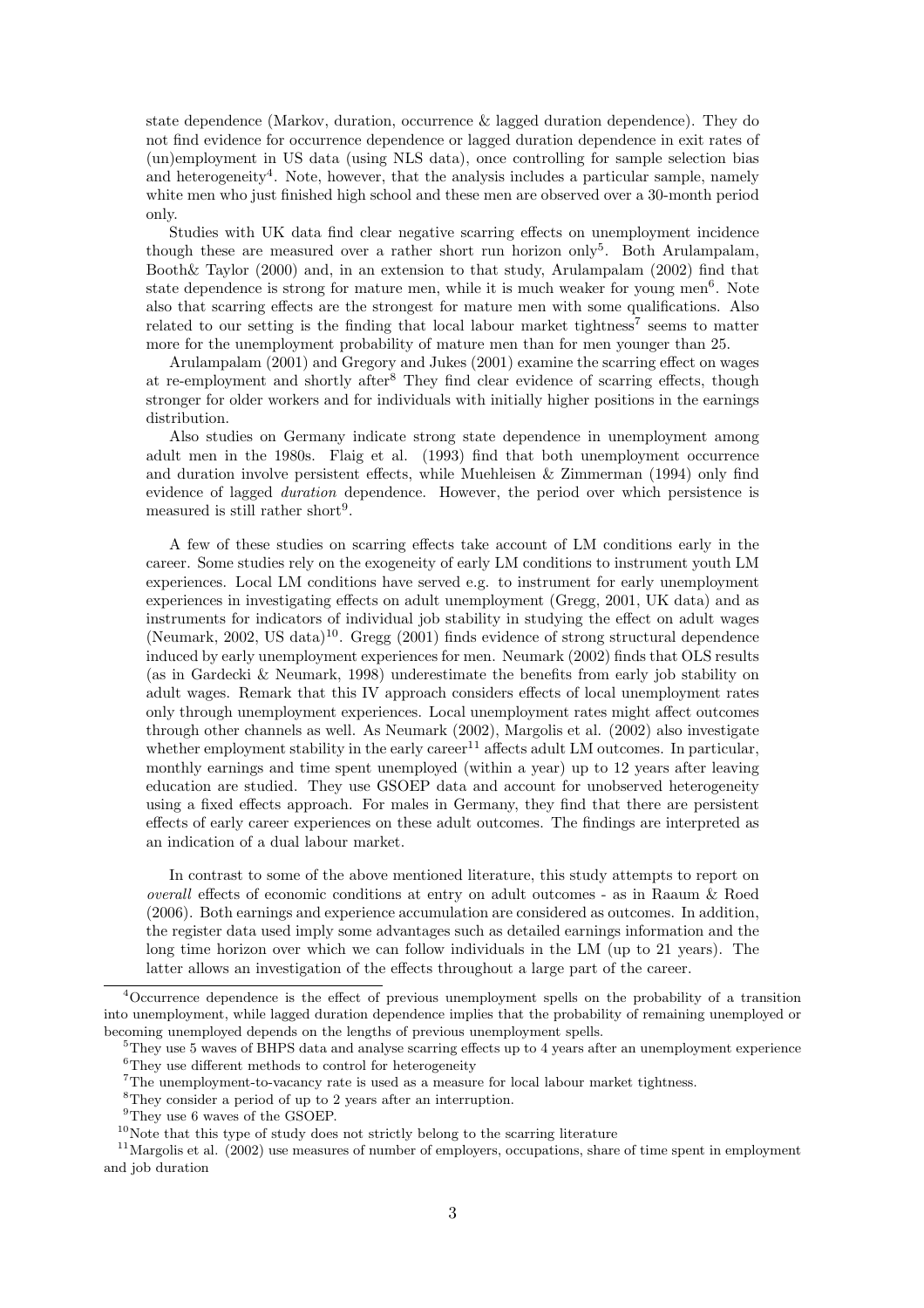## 3 German education system and Data

Some information about the German education system is needed in order to explain the data and the approach used.

### 3.1 The educational system and the dual apprenticeship scheme in Germany

The German educational system is characterised by a very early and strong sorting of students. Full-time schooling is compulsory until the age of 16, the end of lower secondary education. A helpful figure describing the education system can be found in appendix. After four years of primary school (at age 10), students need to choose between three types of secondary schools. The transition between primary and secondary school implies a very important decision, as the school track chosen determines the number and types of choices available in the future, e.g. it has strong implications for the time of labour market entry. Pupils face three possible tracks: general secondary school (Hauptschule), intermediate secondary school (Realschule) and higher secondary school (Gymnasium). Note that the choice is partly limited by performance in primary school.

Individuals in the *general* secondary school graduate after 5 years (aged 15/16) with general educational skills, which provide the basis for further apprenticeship training. The intermediate secondary school lasts 6 years (until age 16) and traditionally provides training for a further apprenticeship in white-collar occupations. It also opens one more possibility: full-time vocational or technical schools. The *higher* secondary school type, the Gymnasium, involves completion of both lower and upper secondary education and leads to the Abitur degree (9 years). It serves as a basis for academic education at universities and other institutions of higher education. Its students usually graduate at age 18-19.

Of the 1.1 mio school leavers in 1997, 7% had not obtained a degree, 25% graduated from the general secondary school, 38% from intermediate school and 22% from high school (with the rest in the 'other' category). (Riphahn, 2002)

The most important type of *post-secondary* training in Germany is provided by the dual apprenticeship system. It is called "dual" because vocational education and occupational training are provided simultaneously, it is a combination of school based and workplace based training (i.e., during a single program of work/study). Theoretical aspects of training are provided in vocational (public) secondary schools while the practical aspects are provided by the firms hiring the apprentices. Apprentices spend 1 to 1.5 days each week in vocational schools, and the remainder in a firm. Approximately 360 occupations are covered by the system (in all sectors of the economy). The curriculum is defined in the Vocational and Training Act. There is a common exam at the end of training and certification is recognized nationwide. During the apprenticeship years, a trainee is covered by social programmes. After a three-month probation period, the trainee cannot be laid off. The period of training lasts between two and three and a half years, depending on the secondary diploma of the apprentice and the occupation in which she is trained. The allowance received by a trainee is only a fraction of the wage of a comparable skilled worker (on average 1/3 of the wage for skilled workers, see Steedman, 1993). Note also that an apprenticeship needs to be taken up between the ages 16 and 25.

Entry into skilled jobs in Germany is almost exclusively through the 'dual' apprenticeship system. About 70 per cent of young Germans start their working life through an apprenticeship. The total share of vocationally trained workers has remained stable in the period 1970-2000, at around 60% of the work force.

### 3.2 Data

This analysis is based on a sample from the IABS data (Institute for Employment research - Employment Subsample), covering the period 1975-2001. Since 1973 German law requires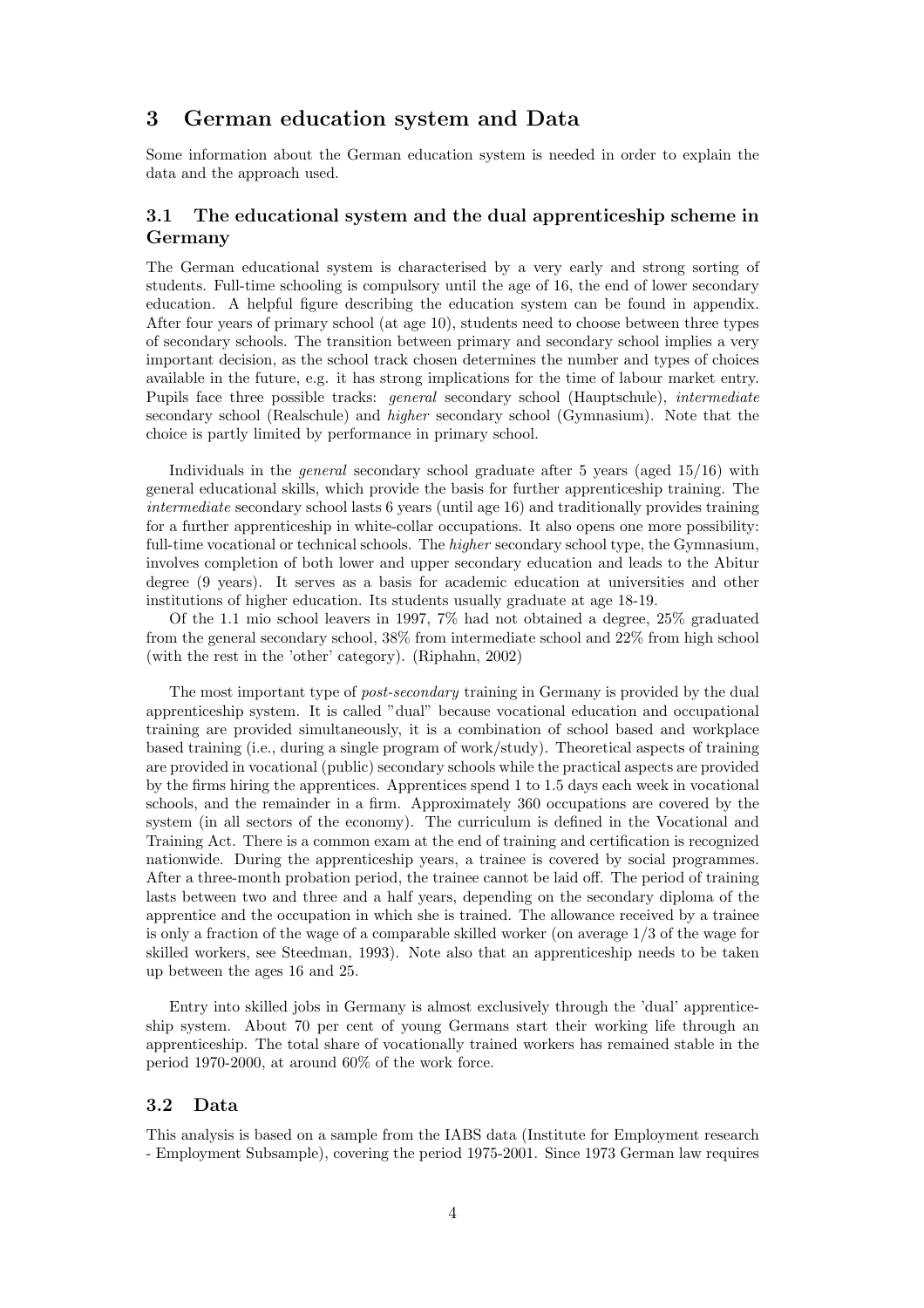that employers supply information to social security agencies about employees covered by social insurance at least once a year. This information is stored by the Federal Employment Service and therefore provides an insurance account for each employee covered by the social insurance system. Note that this file contains all individuals who have been gainfully employed for at least one day in the period considered.

A sample from these register data is provided by the Institute for Employment Research (IAB). The IAB Employment Subsample is a 1 percent random sample of employees in the collected data and provides a continuous employment history for each of the included  $emploves<sup>12</sup>$ . The subsample covers the years 1975-2001 for Western Germany, while information on Eastern Germany is available over 1992-2001. The dataset is in event history format, which allows recovery of employment and unemployment spells. It also contains some personal and job characteristics. Supplementary information on firms/establishments (industry, size firm,...) and on unemployment periods (with benefit receipt) has been added to the sample.

By construction, the database does not include groups not covered by the mandatory social security system: civil servants and self-employed<sup>13</sup>. Also minor work spells are excluded (marginal workers), which truncates the earnings data from below<sup>14</sup>. In addition, reported earnings are censored from above in the sense that earnings exceeding the threshold are reported as the threshold value<sup>15</sup>. Finally, individuals working in East-Germany (before 1992) or abroad are not observed. This 1% sample contains around 20 million observed spells, for ca.  $2.5$  million individuals.<sup>16</sup>

The IABS is a unique data source, both in terms of accurateness and sample size. It allows to follow individuals from LM entry over a long period of time. For our analysis, the IAB data provide relevant information on the following: year of birth, gender, nationality, education, date & length of employment spells, gross daily wages, region of workplace, region of residence (1999-2001 only) and unemployment spells (with benefit receipt).

It should be emphasized that, due to the type of data used, 'entry into the LM' is defined as the moment when an individual starts his first job - that is when an individual is first observed.

#### 3.2.1 Local unemployment rate at entry

The local unemployment rate at entry for an individual is the overall (male) unemployment rate in the region of entry. This unemployment rate is chosen to adequately reflect the state of the labour market, as a proxy for overall economic conditions at entry. Yearly unemployment rates for Western Germany are recovered from the IABS data. For more information on the computation of  $LUR_{1618}$ , see appendix A. The unemployment rates measure the proportion of males aged 15-64 who are registered as unemployed in an area<sup>17</sup>

The regional level at which unemployment rates are measured is the 'district'. The district is the most detailed level observed in the data and there are 439 of these districts in the whole of Germany. The districts (Kreise) are at an intermediate level of administration between the federal states (Laender) and the municipalities (Gemeinden). Most of the districts are rural districts (Landkreise), but 116 larger cities (usually with more than 100,000 inhabitants) do not belong to a district but are considered as urban districts themselves

 $^{14}\rm{Marginal}$  work spells are included from 1999 onwards.

 $12$ For more info on the dataset (the 1975-1995 version), see Bender et al.(2000)

<sup>13</sup>Both civil servants (Beamten) and self-employed (Selbstaendige) each reflect approximately 8-9% of the economically active workforce in Western Germany (Federal Statistical Office Germany)

<sup>&</sup>lt;sup>15</sup>Earnings are subject to contributions up to a particular threshold; this threshold changes yearly. Overall, around 1% of earnings observations are censored from above (this is slightly higher for males only (approx. 1.6%).

<sup>&</sup>lt;sup>16</sup>For 1980, it has been estimated that this dataset contains  $+/-79\%$  of the labour force in West-Germany (Herberger and Becker, 1983).

 $17$ The unemployment status involves receipt of any type of unemployment benefit.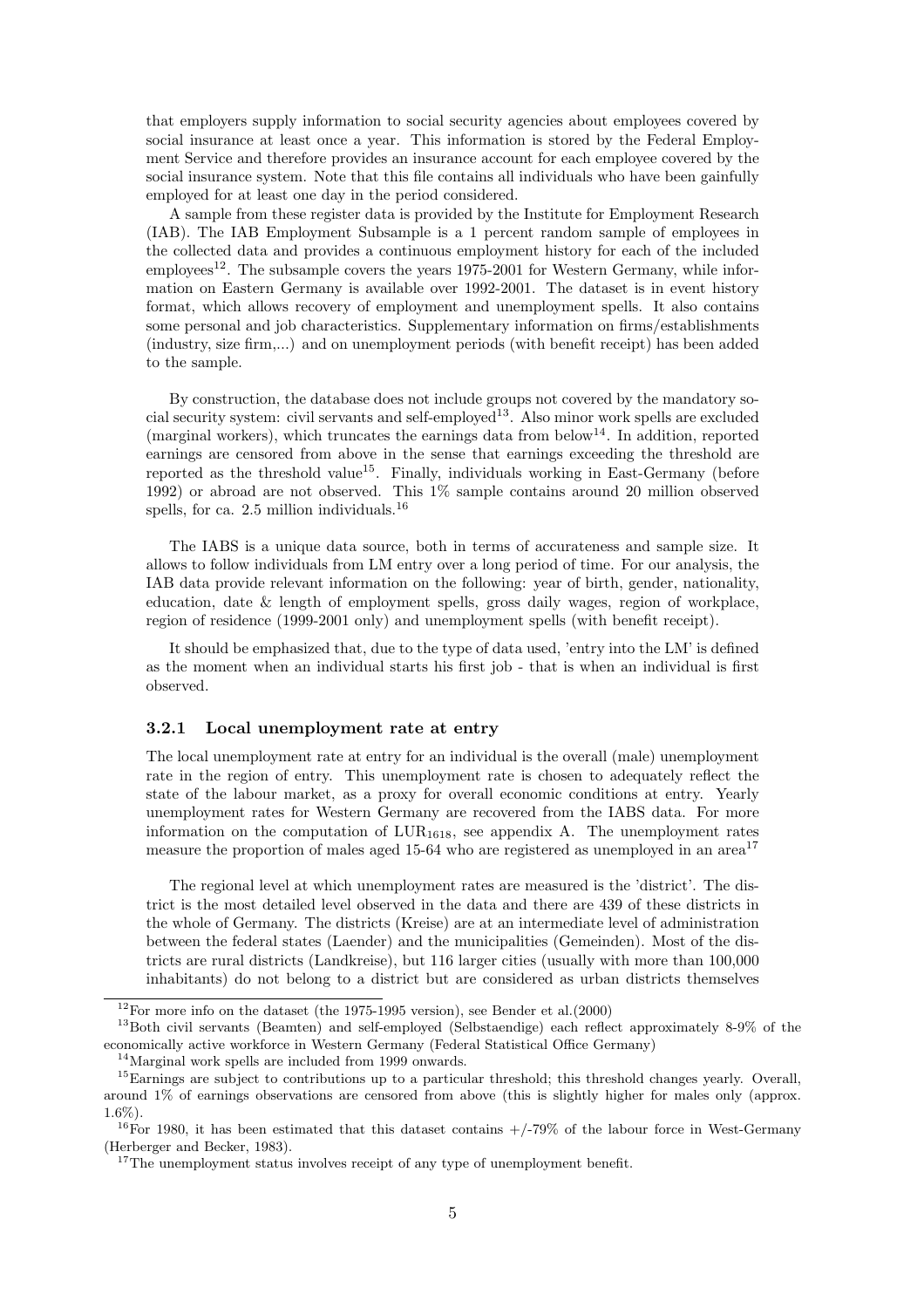(Kreisfreie Stdte or Stadtkreise). Districts can therefore differ substantially in geographical size. Western Germany counts 326 districts. Unemployment rates are therefore measured at a detailed regional level.

We also consider unemployment rates for larger regional measures (zones 1 to 3), to better reflect economic conditions in a larger area. These zones cover areas with an increasing radius around each district, including the district itself: zone 1 includes the districts in an area of +/-60km radius around the (centre of the) district of entry. Zones 2 and 3 include districts within an approximate radius of 80 and 100km. In order to avoid endogeneity in the LUR at entry (timing of the first job), the unemployment rates are averaged over the years in which the individual is aged 16-18. In what follows, this local unemployment rate will be called  $LUR_{1618}$ .

Note that, as an alternative, youth unemployment rates could be used. However, these mainly mirror the tightness in the youth labour market segment, while general economic conditions are likely to be reflected better using a broader concept. Moreover, relevant youth unemployment rates cannot be reliably computed from the available data, as the time spent nonemployed before finding a first job is not observed.

Table 1 describes the LUR<sub>1618</sub> at the different regional levels, for the individuals in our sample. Note that the selected sample includes individuals who enter from 1980 onwards, as the computed local unemployment rates are not very reliable in the first years of the data. The mean LUR at entry is slightly lower than 7% and it ranges between 0.9 and 23.4%. The evolution of the overall unemployment rate in Western Germany in the period considered is shown in figure 1. There has been an increase in unemployment at the start of the 80s, followed by a fall towards the 90s. The first half of the 90s has again seen unemployment rates rising considerably (up to 11%), after which they have fallen again.

Table 1: Descriptive statistics: LUR<sub>1618</sub> at entry (in  $\%$ )

|          | N     | mean | sd   | min | max  |
|----------|-------|------|------|-----|------|
| district | 69376 | 6.9  | 2.88 | 0.9 | 23.4 |
| zone 1   | 69376 | 6.8  | 2.46 | 1.1 | 18.3 |
| zone 2   | 69376 | 6.8  | 2.39 | 1.1 | 16.8 |
| zone 3   | 69376 | 6.8  | 2.34 | 1.2 | 16.1 |
|          |       |      |      |     |      |

Zones 1-3 imply zones around a district (incl.), with increasing radius  $(+/- 60/80/100 \text{km} \text{ radius})$ 

#### 3.2.2 Sample

We focus on men who do not take higher education and enter the LM in Western Germany before age 19, i.e. mainly at age 16-18.<sup>18</sup> This selection is done with a view on exogeneity of the region of LM entry, which will be discussed below. We do not consider individuals who take higher education, as they are highly mobile due to their studies. Given our data, we cannot determine a reliable initial region for them. Females are not considered here because daily earnings for females hide a lot more heterogeneity in (unobserved) hours worked.<sup>19</sup>

Entry at this early age is very common given the education & training system in Germany. Based on the reliability of the local unemployment rates, we consider individuals who enter the LM from 1980 onwards. They are therefore members of the birth cohorts 1962-1977. The observations on outcomes are the spells including end June of each year 1980-2001. Note that these individuals are very similar in terms of schooling. They have all finished lower secondary education - potentially followed by some short programs of fulltime vocational education, mainly in preparation for an apprenticeship. Once in the LM, a large proportion of individuals take part in the apprenticeship program.

 $18$ Note that some of the included individuals enter the LM at age 15.

<sup>&</sup>lt;sup>19</sup>In addition, females could be more likely to work in the public sector at some point (e.g. with an eye on fertility), when they would be considered as nonemployed. Females might also react more strongly to high unemployment rates by opting to work as civil servants.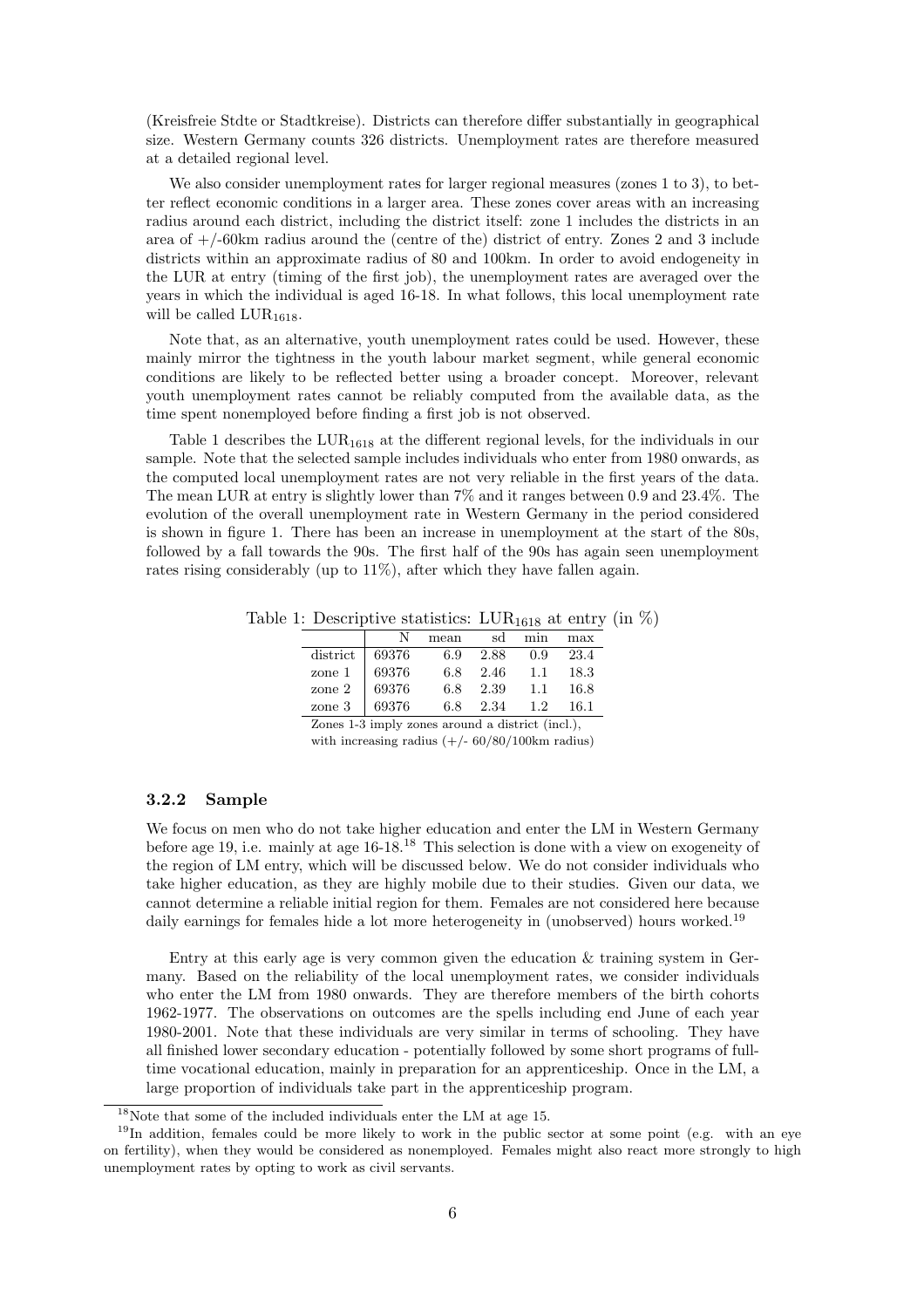The first labour market outcome variable we use are daily wages (gross daily earnings). These are taken directly from the IABS and adjusted to real 1995 prices using the consumer price index for all private households. All earnings observations (or log daily earnings) are transformed into Euros. Earnings recorded in the IABS are top coded at the social security contribution ceiling. However, the sample includes very little censored earnings observations, see table 2. The other outcome of interest is accumulated work experience. Experience is the total number of days observed working since entry into the LM, expressed in years. Note that it also includes time spent in apprenticeship and that time spent in marginal employment is not incorporated  $20$ .

Basic descriptive information about the selected sample is shown in table 2. The individuals are observed from the first job onwards, they all start a first job between age 15-18, and are followed up to 21 years after entry (13-14 years on average). Note that more than 85% of our sample obtains an apprenticeship degree. Adult outcomes considered include LM observations from the 5th year in the LM (i.e. potential experience>4years).

|                                       | N      | mean | sd   | min  | max   |
|---------------------------------------|--------|------|------|------|-------|
| $#$ yrs observed                      | 69376  | 13.3 | 5.1  | 2    | 23    |
| age at LM entry                       | 69376  | 16.7 | 0.9  | 15   | 18    |
| year of LM entry                      | 69376  | 1986 | 4.2  | 1980 | 1995  |
| birth cohort                          | 69376  | 1969 | 4.12 | 1962 | 1977  |
| individuals with appr degree $(\%)$   | 59208  | 85.3 |      |      |       |
| age at last observation               | 69376  | 30.4 | 4.9  | 16   | 39    |
| year at last observation              | 69376  | 2000 | 3.3  | 1981 | 2001  |
| potexp at last observation            | 69376  | 13.7 | 5.0  | 1    | 21    |
| $Adult\ outcomes^a$ :                 |        |      |      |      |       |
| age observed working                  | 544276 | 27.6 | 4.2  | 20   | 39    |
| daily earnings (in Euro) <sup>b</sup> | 541096 | 72.3 | 20.7 | 5.0  | 136.5 |
| censored earnings $(\%$ of obs)       | 3319   | 0.63 |      |      |       |
| potential experience                  | 675189 | 10.6 | 4.1  | 5    | 21    |
| experience at potexp=5                | 66090  | 3.7  | 0.8  | .01  | 5     |
| experience at potexp=10               | 53538  | 7.5  | 1.8  | .01  | 10    |
| experience at potexp=15               | 33476  | 11.8 | 2.8  | .33  | 15    |
| experience at potexp=20               | 9353   | 16.2 | 3.5  | .33  | 20    |

Table 2: Descriptive statistics: Sample

 $\frac{a}{a}$  for potential experience  $>4$  years (potexp=age-age at entry)

 $<sup>b</sup>$  Censored daily earnings included, where reported earnings=limit</sup>

The sample is drawn from IABS data (1975-2001)

Figure 2 shows the mean log daily earnings by potential experience, by  $LUR_{1618}$ . We see relatively large differences in daily earnings throughout the whole lifecycle. Overall, daily earnings in regions with higher initial LURs are lower than in regions with lower LURs, and the gap widens with time spent in the labour market. Note though that this does not apply if comparing medium and high LURs at entry. The differences in accumulated experience are much less clear, as illustrated in figure 3. Only the very high LURs at entry are associated with slightly lower experience accumulation throughout the life-cycle. There might be various reasons for these differences. In this paper, we want to see whether the economic situation (as reflected in LURs) at entry plays a role in this.

## 4 Estimation & identification

This study investigates the extent to which the state of the local labour market at entry determine career outcomes later on in life. I abstract from any (endogenous) reactions after LM entry, such as migration, and focus instead on measuring an overall effect of initial

 $20$ Marginal employment is not included in the data until 1999 and is coded as nonemployment in the years 1999-2001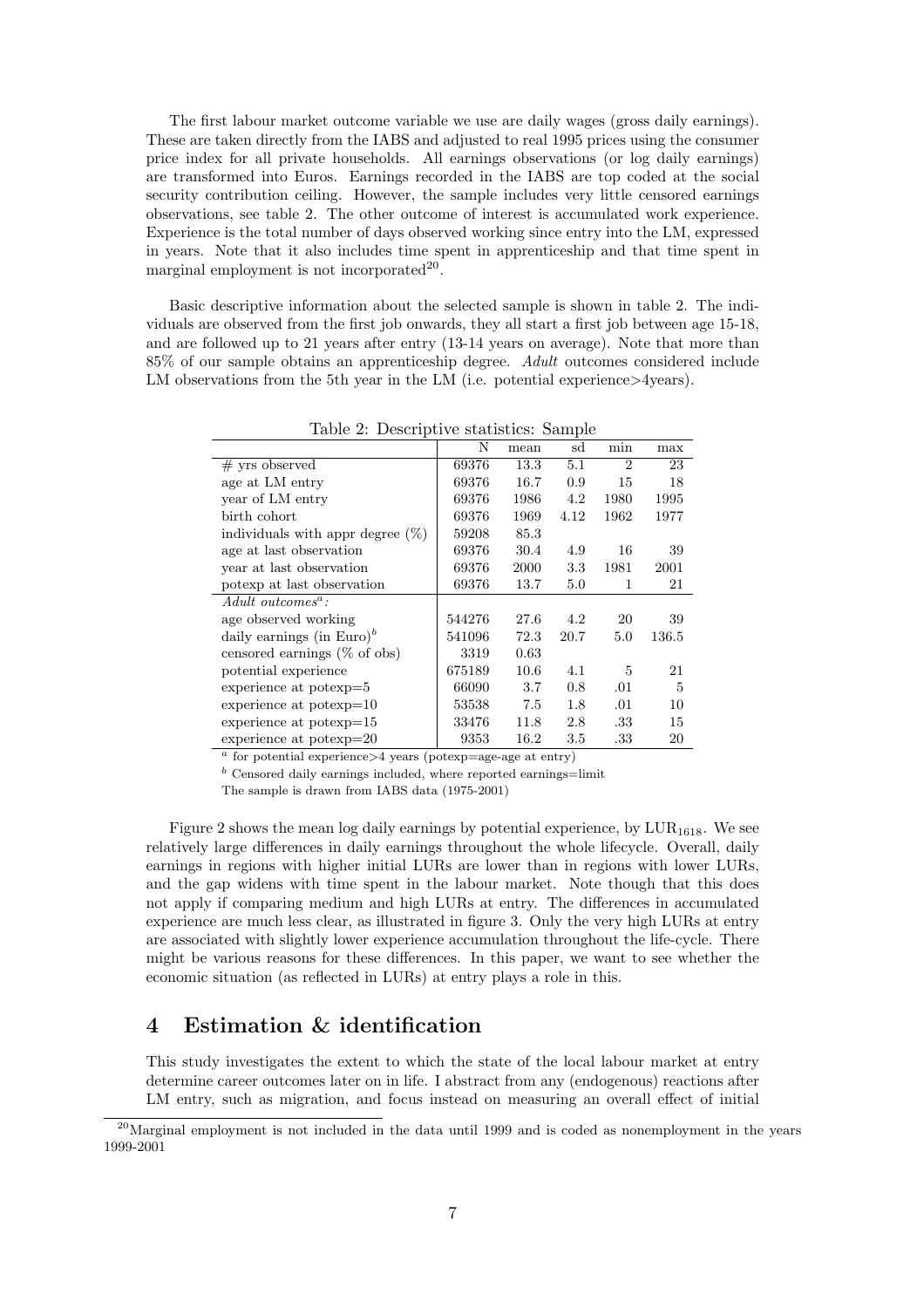

Figure 1: Unemployment rate in Western Germany (1980-2001)

Figure 2: Mean daily earnings and potential experience, by LUR at entry

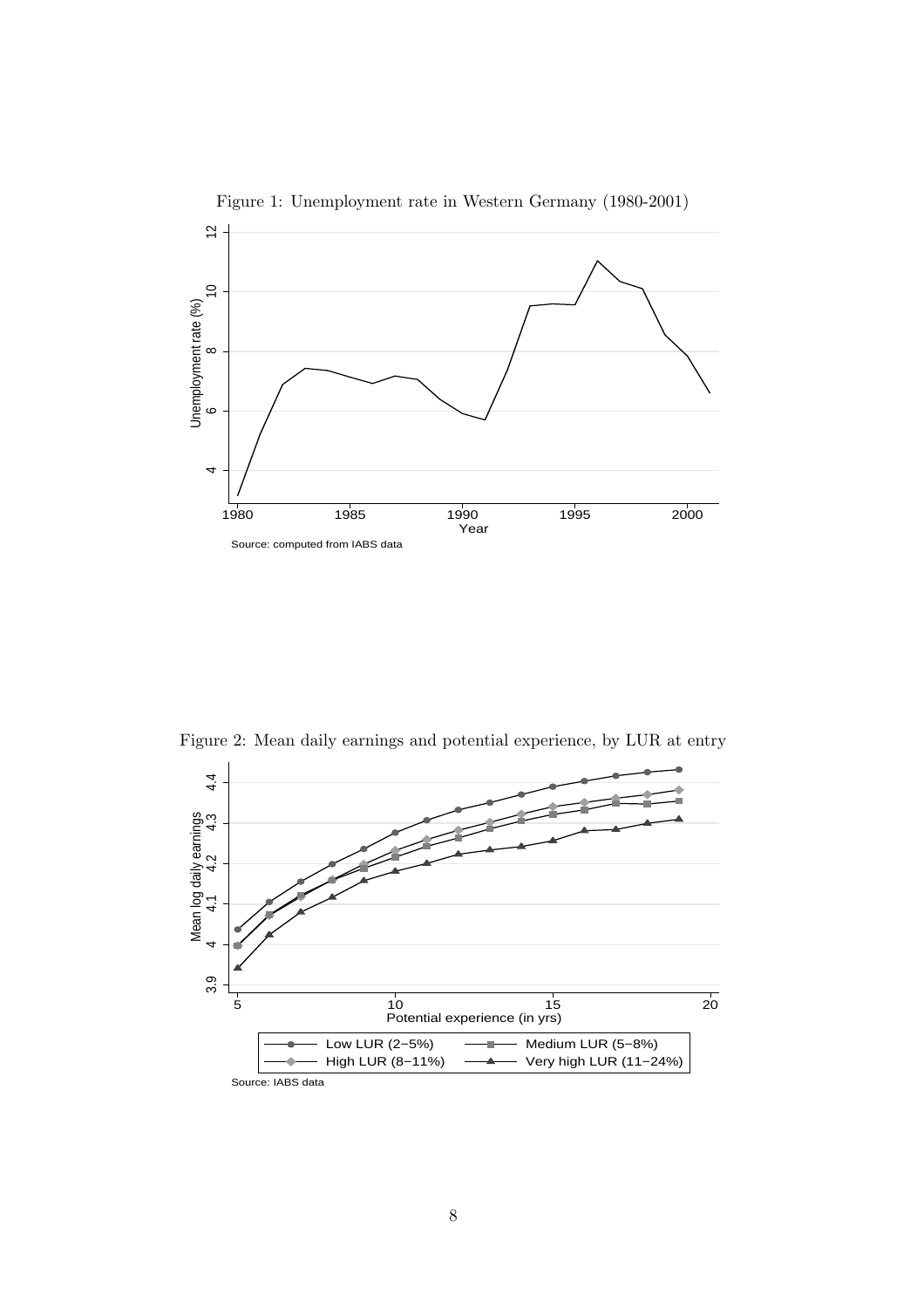

9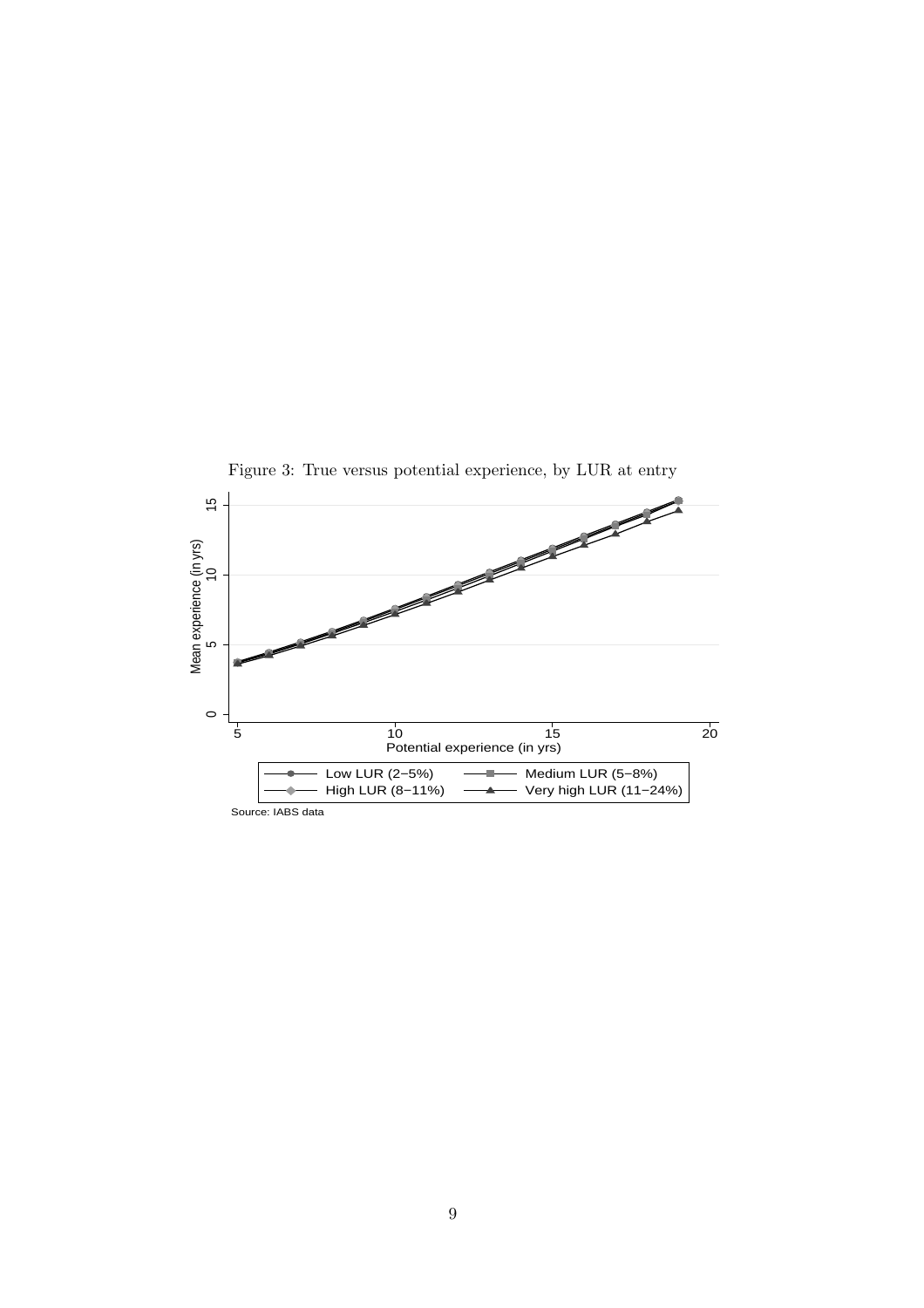economic conditions.<sup>21</sup>

#### 4.1 Statistical Model

We will be looking into different outcomes: earnings and experience accumulation. For each of these outcomes, a simple regression framework will be used, in which the local unemployment rate at entry is a regressor. Reliability of the estimated parameters requires exogeneity of this local unemployment rate (LUR). In section 4.2 the underlying assumptions and supporting evidence for the assumptions will be discussed.

The key variable used is the local unemployment rate in the area (district). However, the timing of entry into the LM might be endogenous<sup>22</sup>: high LURs could induce individuals to take some additional schooling and/or might lengthen the time needed to find a first job (see section 4.2). Therefore, the LUR is averaged over the years in which the individual is aged 16-18 ( $LUR_{1618}$ )<sup>23</sup>. The generic form of the equation to be estimated, for outcome y of individual i at time t, is the following:

$$
y_{it} = \alpha_0 + \alpha_1 LUR_{i,1618} + g(Region0, Cohort, Time) + \epsilon_{it}
$$
\n
$$
\tag{1}
$$

The estimated parameter  $\alpha_1$  provides us with an overall effect of the local unemployment rate at entry. Dummies for region of entry, time and birth cohort (group) are included. These are needed because there might be permanent unobserved differences between regions or birth cohorts, or there might be shocks at particular moments in time, that are related to both local economic conditions ( $LUR_{1618}$ ) and LM outcomes<sup>24</sup>. Remark that including the region of LM entry reflects that any effects of changing region of workplace after entry are included in the overall effect of the LUR. High geographical mobility could offset/worsen any LUR effects: if individuals starting in a high unemployment/low wage region get the opportunity to work in higher wage regions, then the measured LUR effect would be weaker than if they had stayed in the initial region. Note that the reference case allows regional effects at federal state level. Regional, time and cohort controls imply a focus on whether individuals are permanently affected by shocks in initial local labour market conditions.

The sample used in the analysis is restricted to low education levels at LM entry. A medium education level corresponds to lower secondary education  $+$  vocational training (apprenticeship) which is acquired once in the labour market. Individuals with any form of higher education are excluded. Therefore, the selected sample is rather homogeneous in schooling and an indicator of education is not included.

The data allow to shed some light on the impact of LURs at entry over the career/lifecycle. This is investigated by including a quadratic in potential experience (PE) and a linear interaction of the LUR measure with potential experience<sup>25</sup>. Note that potential experience is the number of years in the LM  $(=\text{age-age at entry})$ . The coefficient of the interaction reflects whether the LUR effect increases or decreases in strength during the career.

$$
y_{it} = \beta_0 + \beta_1 LUR_{i,1618} + \beta_4 (LUR_{i,1618} * PE_{it}) + f(PE_{it}) + g(Region0, Cohort, Time) + \epsilon_{it}
$$
  
(2)

<sup>&</sup>lt;sup>21</sup>The register data used include little background information which could provide exogenous variation in modelling endogenous reactions.

 $22$ Entry=start of the first job, at age 15-18 in the sample.

<sup>23</sup>Less than 10% of individuals in the sample enter at age 15, 38% starts working at age 17. Note that all individuals from the same birth cohort, entering in a district, have the same  $LUR_{1618}$ .

 $^{24}$ E.g. regions might have different key industries/occupational structure; introduction of, or changes to, LM programs could affect some cohorts and not others; the German unification implied a large shock in some years.

 $^{25}$ It is impossible to separately identify time and cohort effects in this setting, thus cohorts dummies reflect grouped cohorts.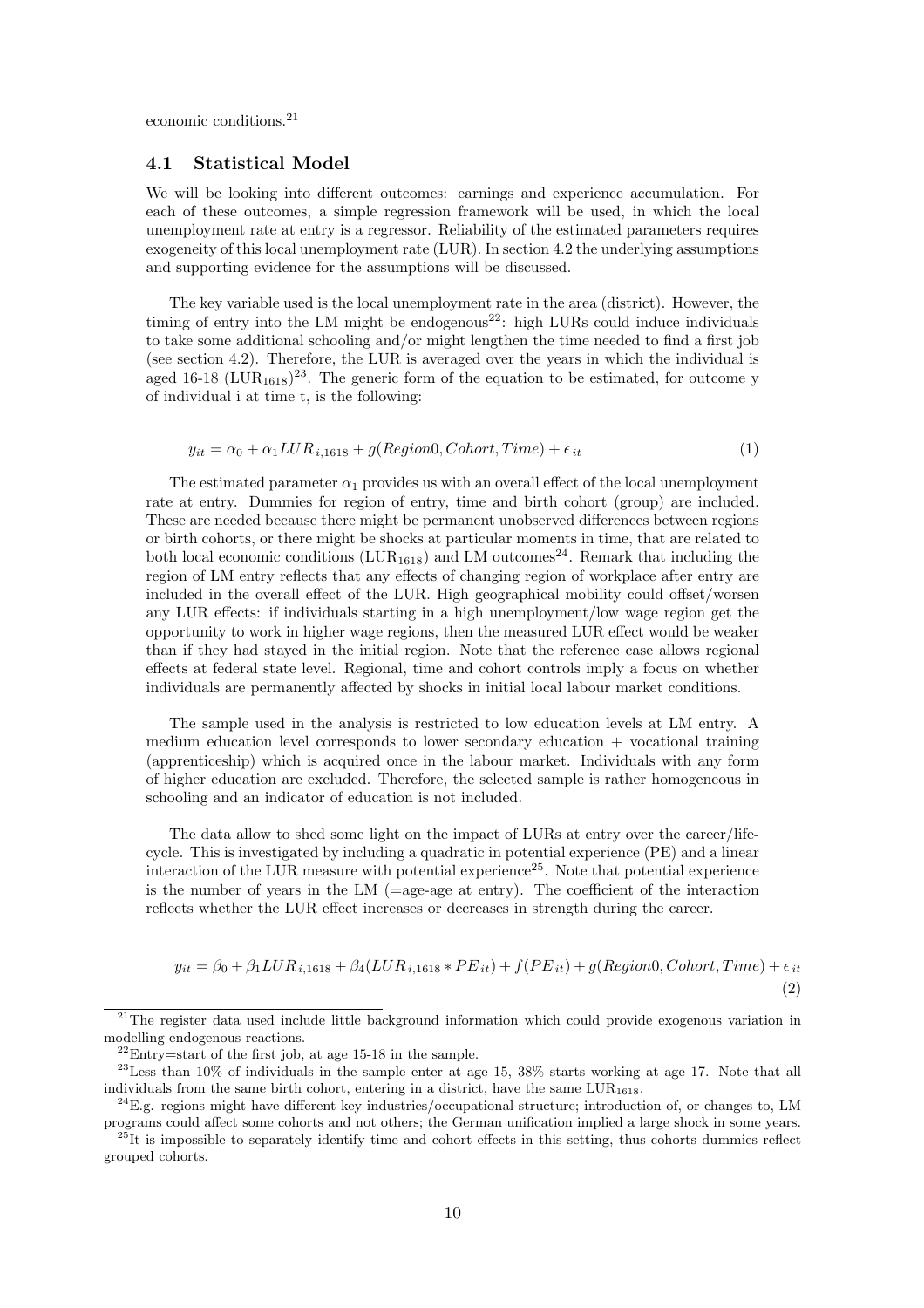The outcome variables considered are log daily earnings and the number of years of work experience.

#### 4.2 Model assumptions

For the parameter estimates of the LUR to be consistent, the LUR at entry needs to be exogenous. Endogeneity could be caused by selection on unobservables, related to the LURs: if individuals entering in high unemployment districts are more selected (e.g. ability, motivation, LM attachment) than in lower unemployment areas. Given that the data tell us only about the region of the workplace, there might also be an issue of selection into the region (district) of LM entry if individuals commute at entry or relocate shortly before entry.

Exogeneity of the  $LUR_{1618}$  requires a few assumptions:

- The schooling choice is unrelated to the local unemployment rate at age 16-18.
- Individuals enter the LM immediately or shortly after finishing secondary school, before age 19
- Individuals enter the LM in the region of residence
- Individuals live in the region where they spent their early adolescence. This implies that they have not moved shortly before entering the LM.

This section discusses the degree to which these assumptions are plausible. One needs to keep in mind that the analysis is restricted to low and medium education levels<sup>26</sup>.

### 4.2.1 The schooling choice is unrelated to the local unemployment rate at age 16-18.

If individuals can easily decide to move into higher education (or other forms of additional full-time education) due to high (expected) LURs at the potential time and place of entry, exogeneity of the LUR is questionable.

The educational system in Germany, however, does not allow much scope for this type of reactions. As described more in detail in section 3.1, Germany has a very structured educational system in which the choices are made about whole 'streams' or tracks at a very early stage (age 10) - at the transition of primary to secondary school. The school track chosen determines the number and types of choices available in the future, e.g. it has strong implications for the time of labour market entry.

Individuals in the sample were facing the secondary school choice (period 1972-1987) when the decision was mainly determined by advice from the primary school teacher - i.e. primarily based on ability and skills<sup>27</sup>. There was little room for personal expectations with respect to future economic conditions. In addition, switching secondary school track after the initial choice is in principle possible but uncommon. In 1966, about 7% of pupils who first decided for general or intermediate secondary school switched to high school - most of them within three years of the initial decision (Pischke, 1999).

Hence, the choice of school track and upward changes in the school track in response to future economic conditions is unlikely to cause a strong selection problem.

Nevertheless, if there is persistence (predictability) in local unemployment rates, i.e. a high correlation between the LUR at age 10 and LUR at age 16-18, then the secondary school choice might not be unrelated to  $LUR<sub>1618</sub>$ . Persistent differentials in LURs between federal states are accounted for by regional controls, but persistent discrepancies between districts (within a federal state) might affect the sample observed entering within each district -

 $^{26}$ A medium education level corresponds to lower secondary education + vocational training (apprenticeship), which is acquired once in the labour market.

 $27$ Note though that the teacher's expectations on future economic opportunities/conditions could have mattered in the advice.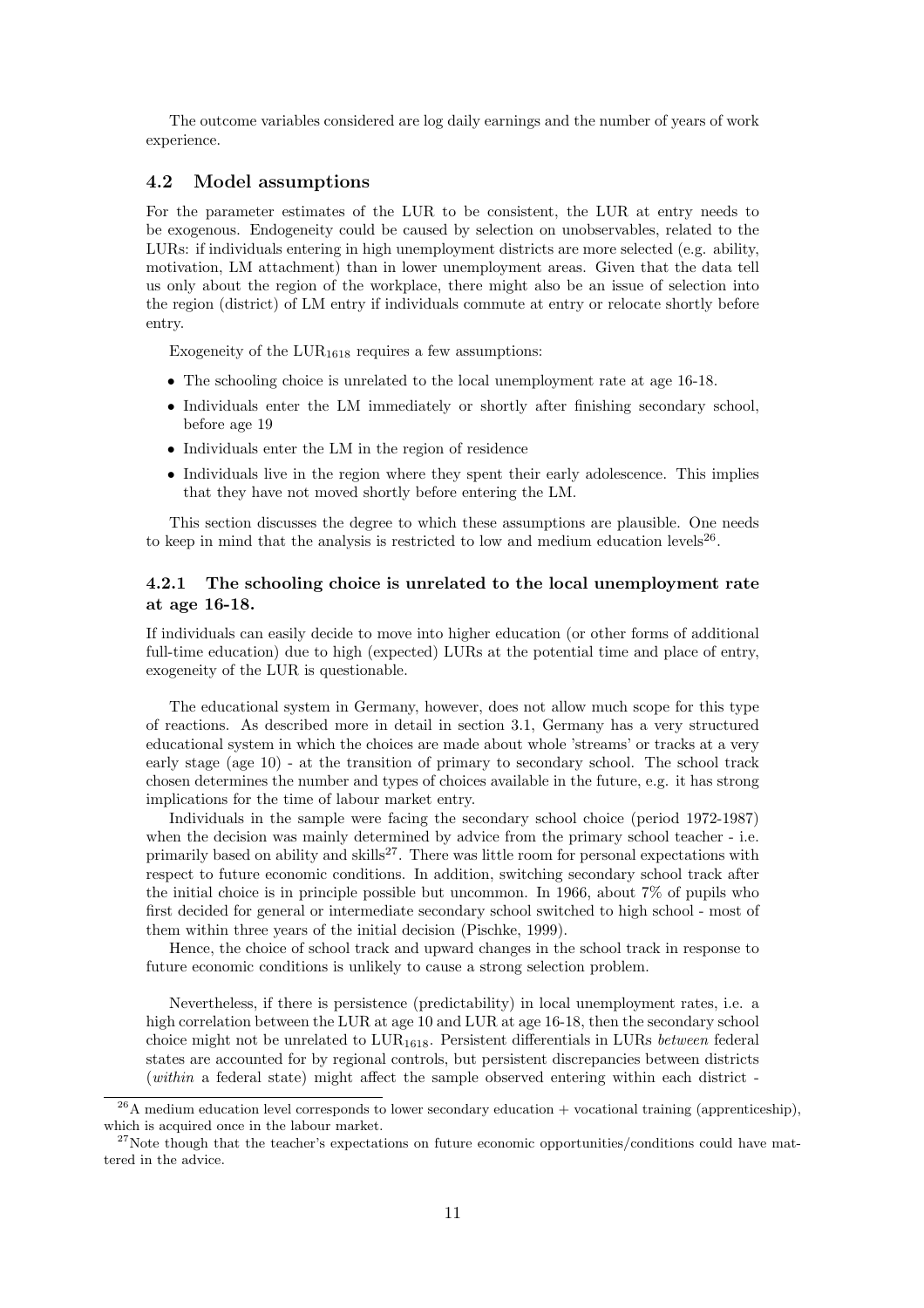which could bias the estimated effect. The unemployment rates over the period 1980-2001 show an overall correlation of 0.41 between  $LUR_t$  and  $LUR_{t-6}$ , while the correlation falls to only 0.23 if the federal state is conditioned on (as in the analysis). This latter does not imply a high degree of predictability, but the effects of  $LUR<sub>1618</sub>$  will nonetheless also be investigated using within-district variation only (pure business cycle variation) - as this implies a correlation of only -0.02.

Additional supportive evidence for our assumption is that Raaum and Roed (2006) do not find evidence for individuals reacting to LURs by changing educational attainment in Norway<sup>28</sup>. They do, nevertheless, find some indications that somewhat more time is spent to finish a given educational level, in case of high LURs.

#### 4.2.2 Little or no delay in entry into the LM after secondary education

Our sample consists of individuals entering the LM (or starting the first job) between age 15 and 18, i.e. individuals who attended general or intermediate secondary school and do not enter higher education. The assumption is required to prevent selection issues. If individuals started working after age 18, they are not considered in our analysis.

• Additional full-time education

Some individuals could experience a 'delay' in entry into the LM if they take additional full-time education of the vocational type. For more information on opportunities for FT education after lower secondary school, see appendix B. Franz et al. (1997) report that among lower secondary<sup>29</sup> school-leavers in 1990, around 60% started an apprenticeship, 3% became employed, 5% unemployed, 10% started either a 'vocational preparation year' or an ' elementary vocational year' and another 22% started a program at a special vocational school. Nevertheless, most of these vocational programs are restricted in length to 1 year. Given the relatively short length of these programs, it is unlikely that lower secondary school-leavers stay in full-time education beyond age 18 - and hence introducing differential selection between districts (based on LURs).

• Unemployment

Another reason why LM entry is delayed could be difficulties in finding a first job (early 'unemployment'). However, youth unemployment has been relatively low from an international perspective: over the period 1976-1994, unemployment among male 15-19yr olds averaged around 5.5-6% (Gross, 1988). In addition, unemployment duration in the age range 15-24 is not likely to exceed one year: Gross (1998) reports that in 1994 (resp. 1985), slightly less than 8.5% (resp. 15%) of unemployment periods are 1 year or longer (for men below age 25). The incidence and duration of unemployment make it rather unlikely that unemployment delays entry into the LM to such an extent that it would cause a serious selection problem.

#### 4.2.3 Individuals enter the LM in the region of residence

If local unemployment rates are high, individuals might consider another or a larger area to find a first job. If a first job is found in another region (district), we would associate the unemployment rate of this new region to the individual. In the sample used, we only observe the region of the workplace. To avoid selection into areas (related to the LURs), we would need to assume that individuals live and work in the same region. Note that this is purely about commuting to the workplace outside the district of residence. The next assumption is about 'migration': a change in the district of residence.

The IABS data for the period 1999-2001 report both on district of residence and district of workplace. This provides an idea of the extent to which the district of residence and

<sup>&</sup>lt;sup>28</sup>They find that the propensity of leaving school with lower or upper secondary education is not affected by unemployment rates during adolescence.

<sup>29</sup>i.e. general and intermediate track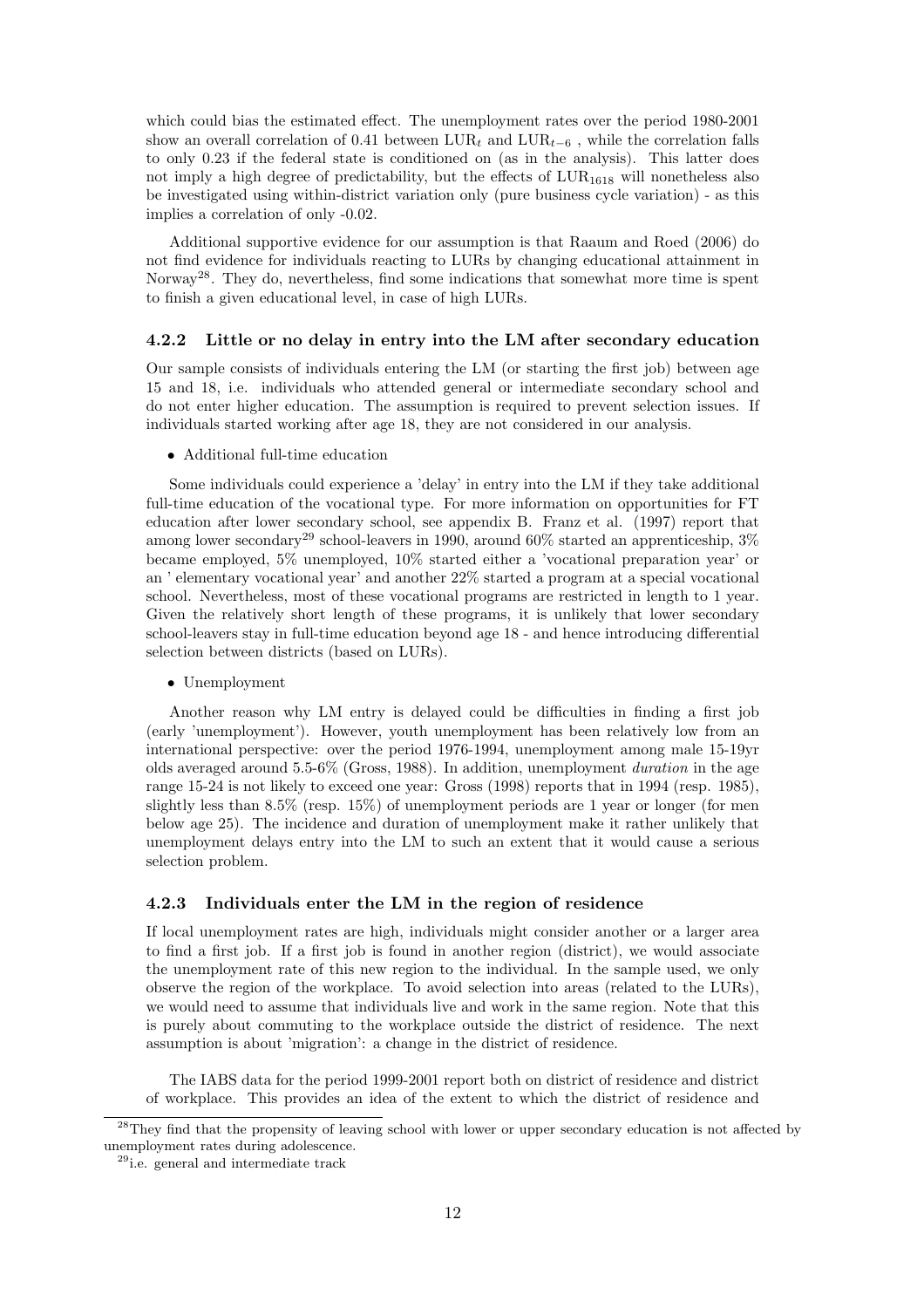workplace differ among new LM entrants<sup>30</sup>. It turns out that  $74\%$  of entrants work in the district of residence. Enlarging the region of the workplace to an area with a radius of 60, respectively 80 and 100 km (zones  $1,2,3$ )<sup>31</sup> implies that more than 97% work and live in the same area (see table 3). Therefore, accounting for the unemployment rate of a larger area can correct a large part of the potential bias associated with selected individuals entering the LM outside the district of residence. Note that the largest jump in the proportion working and living in the same area is from district level to zone 1. This means that around 90% of the individuals who work outside the district of residence, still work relatively close to home<sup>32</sup>.

A potential problem of selection into the region of LM entry (based on home to work commuting) can be avoided by using unemployment rates for different regional measures (district and zones 1-3). The analysis will therefore also be based on  $LUR_{1618}$  for the larger zones.

Table 3: Proportion of individuals living and working in the same area (1999-2001)

|                        | %                         |  |  |  |
|------------------------|---------------------------|--|--|--|
| district               | 74.17                     |  |  |  |
| zone 1                 | 97.54                     |  |  |  |
| zone 2                 | 98.08                     |  |  |  |
| zone 3                 | 98.40                     |  |  |  |
| N                      | 11098                     |  |  |  |
| IABS data (1999-2001): |                           |  |  |  |
|                        | sample of new LM entrants |  |  |  |

This sample of young LM entrants (1999-2001) also tells us that individuals in regions with high unemployment rates (relative to the surrounding districts) are slightly more likely to enter the LM outside the district of residence (see appendix C).

### 4.2.4 Individuals live in the region where they spend their early adolescence

An additional assumption is required to rule out selection into the district of entry. If a selected group of individuals close to LM entry was to move to another district as a reaction to the initial LUR, selection into regions might be a problem. Note, however, that any migration after LM entry is endogenous and is considered as a potential reaction to the initial LUR. Nevertheless, migration or residential relocation in the period before LM entry (as opposed to cross-district commuting discussed above) seems a rather unlikely event, for the following reasons.

First, the LM entrants considered are very young (age 15-18) and thus not inclined to move away from home before LM entry. Moreover, it is common for this type of individuals to enter the LM by starting an apprenticeship. Apprentices usually continue living in the parental house, as pay in this type of training is very low (on average 1/3 of the wage for skilled workers, see Steedman (1993)). Note that more than 85% of LM entrants in our sample obtains an apprenticeship degree (see Table 2).

Second, remark that individuals might have migrated to another district in the few years before entry - with their families. This can be based on parental or individual decisions, and potentially as a reaction to the local unemployment rate. It is nevertheless plausible that these young individuals have had little say (or their characteristics have had little influence) on the area in which they reside. However, we can not rule out that there is any type of selection happening through this channel. Data from the German Socio-Economic Panel (GSOEP) can help in understanding the degree to which young individuals moved away

<sup>&</sup>lt;sup>30</sup>This is informative if this does not change much over time, for a sample satisfying our main sample requirements

 $31$  For a bit more info on these zones, see appendix A.

<sup>&</sup>lt;sup>32</sup>Zone 1 reflects a zone up to ca. 60km around the (center of the) district of residence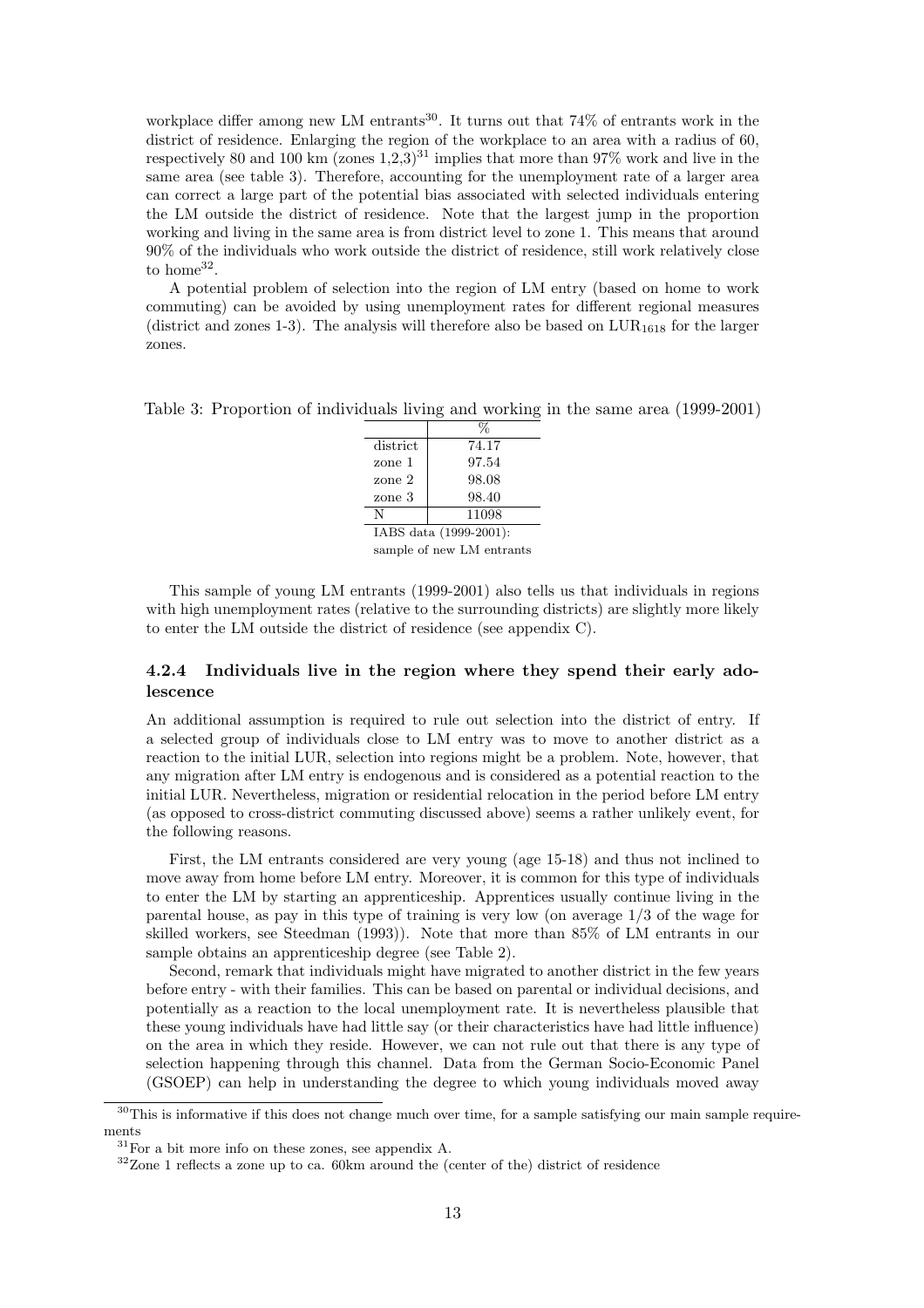from the location of childhood. The first column of table 4 shows that, for individuals not obtaining a higher education degree, 84% of 18yr olds still reside in the childhood location. Also more than 80% have been living in the current dwelling for more than 4 years. Among the 18yr olds who are not living in the location of childhood anymore (last two columns<sup>33</sup>), another 50% of have lived in the dwelling for more than 4 years. The issue of residential relocation before LM entry does not seem of considerable importance.

|     |       | $\%$ in location | lived in dwelling |     | $#$ not in  | lived in dwelling |
|-----|-------|------------------|-------------------|-----|-------------|-------------------|
| age | #     | of childhood     | for $>4$ yrs      | age | location of | for $>4$ yrs      |
|     |       |                  |                   |     | childhood   |                   |
| 15  | 2,228 |                  | 82.4              | 15  |             |                   |
| 16  | 2,399 |                  | 83.8              | 16  |             |                   |
| 17  | 2,428 | 87.8             | 82.5              | 17  | 95          | 48.4              |
| 18  | 2,575 | 83.9             | 80.6              | 18  | 33          | 51.5              |
| 19  | 2,696 | 80.7             | 76.7              | 19  | 41          | 46.3              |
| 20  | 2,556 | 72.5             | 71.1              | 20  | 68          | 38.2              |
| 21  | 2,457 | 64.1             | 64.7              | 21  | 37          | 21.6              |
| 22  | 2,281 | 59.2             | 56.2              | 22  | 53          | 17.0              |
| 23  | 2,197 | 51.7             | 48.7              | 23  | 72          | 16.7              |

Table 4: Migration of adolescents

GSOEP data (1984-2003); males and females who do not obtain higher education degrees no discernable differences by gender; location=city or area

Third, in case selective residential relocation occurred, we could argue that geographical mobility is limited in distance by aspects as family history, employment history (of parents) and cultural ties, in line with Dustmann and Preston (2001). Therefore, accounting for unemployment rates for larger regional measures (zone 1 - zone 3) would account for a large part of the bias. The larger the area around the initial place of entry, the more 'migrants' will be included and the lower the potential bias.

Finally, although it cannot be generally argued that residential location at entry is fully exogenous<sup>34</sup>, the regional dummies included in the analysis do take some account of (permanent) selection into regions.

#### 4.3 Sample selection and sources of potential bias

The assumptions discussed above raise a few issues in terms of sample selection and biases. A first issue is that the possibility of additional full-time vocational education and/or the impossibility of finding a job might delay LM entry beyond age 18.

The event in which young individuals enter beyond age 18 due to nonemployment (not finding a first job/apprenticeship) is judged rather unlikely, as this would involve long-term non/unemployment (as argued above). If the sample is affected by a delay in entering the LM due to high LURs, then we expect this mainly to be due to individuals who take (substantially) more vocational education (i.e. mainly longer programs at special vocational schools or advanced vocational schools ) - as opposed to short vocational programs which might rather compensate for not finding an apprenticeship. If the former individuals have rather high ability, then the measured effect of LUR on earnings would be stronger due to the selected sample in high LUR regions. Note that once an individual is in the sample (i.e. entry before age 19), delaying entry would not have an impact on the  $LUR<sub>1618</sub>$  measured. This is because, due to averaging the LUR over the period in which the person is aged 16-18, all individuals of a birth cohort entering in a particular district have the same  $LUR_{1618}$ . Remark though that their potential experience levels would be different at each point in time.

<sup>33</sup>The number of observations is very low though.

<sup>&</sup>lt;sup>34</sup>It might be related to parental characteristics, such as education and income, which also affect children's career outcomes such as earnings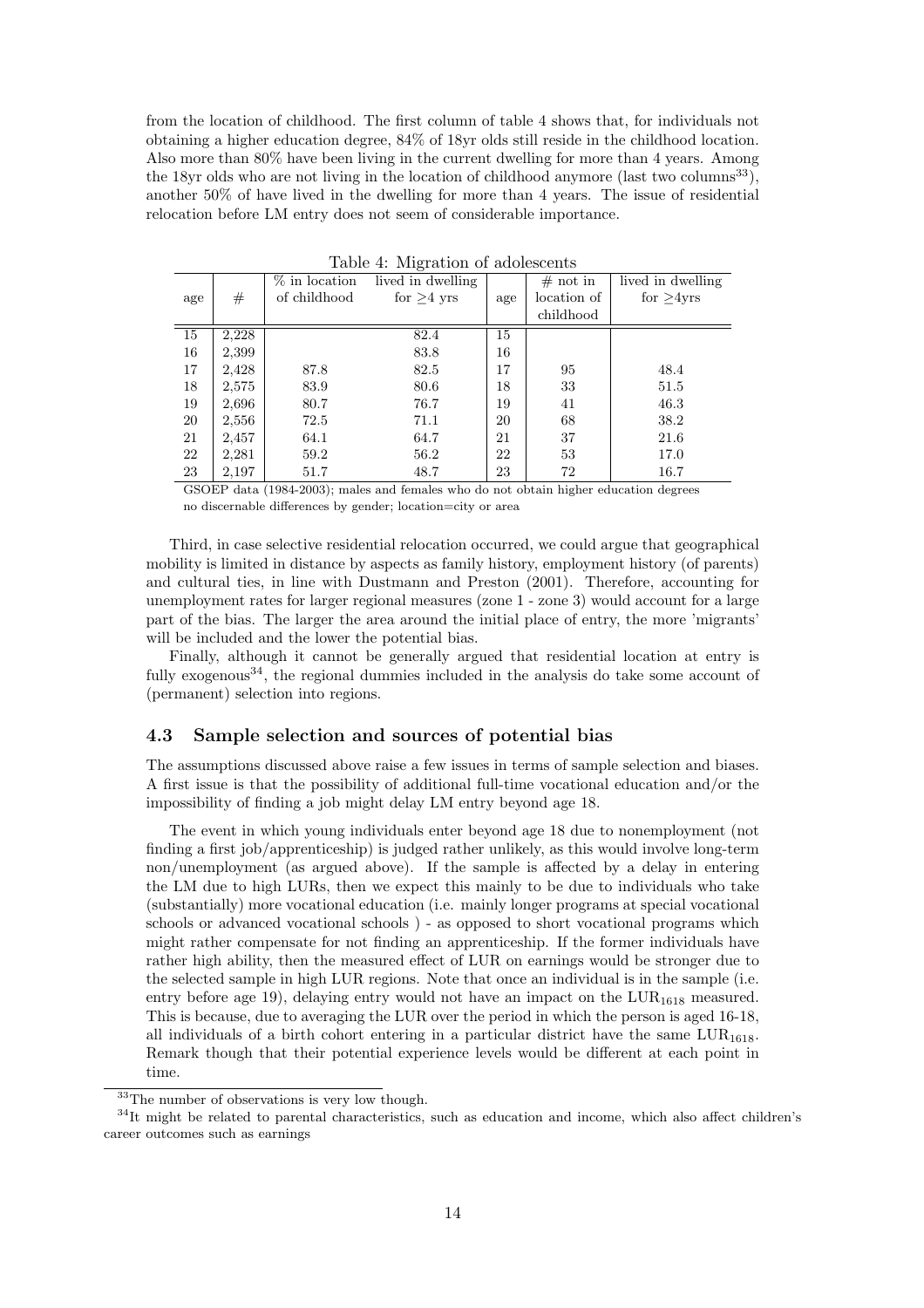The bias with respect to cross-district commuting and residential relocation before entry should largely be accounted for by using different regional measures. Nevertheless, it is interesting to consider the expected bias based on the district results versus the results based on the LUR in larger zones.

The fact that individuals relocate before LM entry ('migrants') or commute to another area at LM entry is in itself not a problem. They are affected by the LM situation in that area, once they start working there. If these individuals are a selected group in terms of unobserved ability with respect to the outcome variable considered (earnings, work experience),then there could be a problem of bias in the estimated coefficients. If e.g. mainly individuals with high earnings ability migrate before entry or commute to areas with lower (higher) LUR at LM entry, then the coefficient of the LUR (at district level) in the earnings regression would be downward (upward) biased - i.e. more (less) negative. However, if the commuters/migrants before entry are mainly individuals with lower earnings ability, who enter in areas with lower (higher) LURs, then the implied bias would be upward (downward) - i.e. less (more) negative. The bias at district level compared to larger regional measures cannot be determined a priori. Note though that it is more likely that individuals commute to an area with a lower unemployment rate. The same type of reasoning can be made for the accumulation of work experience.

Note that the relevant LUR for individuals, migrating or entering the LM in another district, is the LUR in the (unobserved) original region. If the *deviation* between the assigned LUR and the true (unobserved) LUR was to be unrelated to the true LUR itself, then this could potentially be considered as classic measurement error, implying an attentuation bias. As we have shown, a higher relative unemployment rate in the region versus the larger zone increases the probability of entering the LM in another region (see table 14). That implies that measurement error is higher for individuals in regions with truly high LURs. Moreover, the overall expectation of the measurement error might be negative, as the 'new' region is probably more likely to have a lower LUR.

## 5 Results

This section presents the results of the analysis in terms of daily earnings and experience accumulation over the 1st half of the career: from the 5th to the 21st year in the LM. For both outcomes, we investigate both average effects and the evolution of any effects over the life-cycle. The first part of the analysis explores average effects of the LUR at entry on later LM outcomes. The regressors include the local unemployment rate in the area of LM entry (averaged over the years in which the individual is aged  $16-18$ ; LUR<sub>1618</sub>), regional, time and grouped birth cohort dummies.

Second, we investigate how the LUR affects outcomes at different moments in the lifecycle. The long time period covered by the panel and the accurateness of the information allow this type of analysis. The regressors include the local unemployment rate in the district of LM entry, a quadratic in potential experience (PE and PE<sup>2</sup> ) and the linear interaction between the LUR and potential experience. A few robustness checks will be looked into, among them an interaction with the squared (potential) experience term.

### 5.1 Variation in  $LUR_{1618}$  used in the analysis

Remember that the analysis includes controls for federal state and cohort group (3 consecutive birth cohorts: e.g. A,B,C). Hence, we make use of a few sources of variation in LURs: between-district variation for a particular birth cohort (i.e. cross-sectional or regional variation), business-cycle variation (i.e. different birth cohorts within a district) and variation in LURs due to different birth cohorts (within a group) entering in different districts<sup>35</sup>. Note that sensitivity of the results with respect to cohort grouping will be tested  $36$ . Ta-

<sup>&</sup>lt;sup>35</sup>The latter compares initial LURs of an individual of birth cohort A entering in district X with an individual of birth cohort B (or C) entering in district Y, where X and Y are in the same federal state.

<sup>&</sup>lt;sup>36</sup>There is a trade-off between more variation using larger cohort groups and more heterogeneous entry cohorts, in terms of e.g. potential experience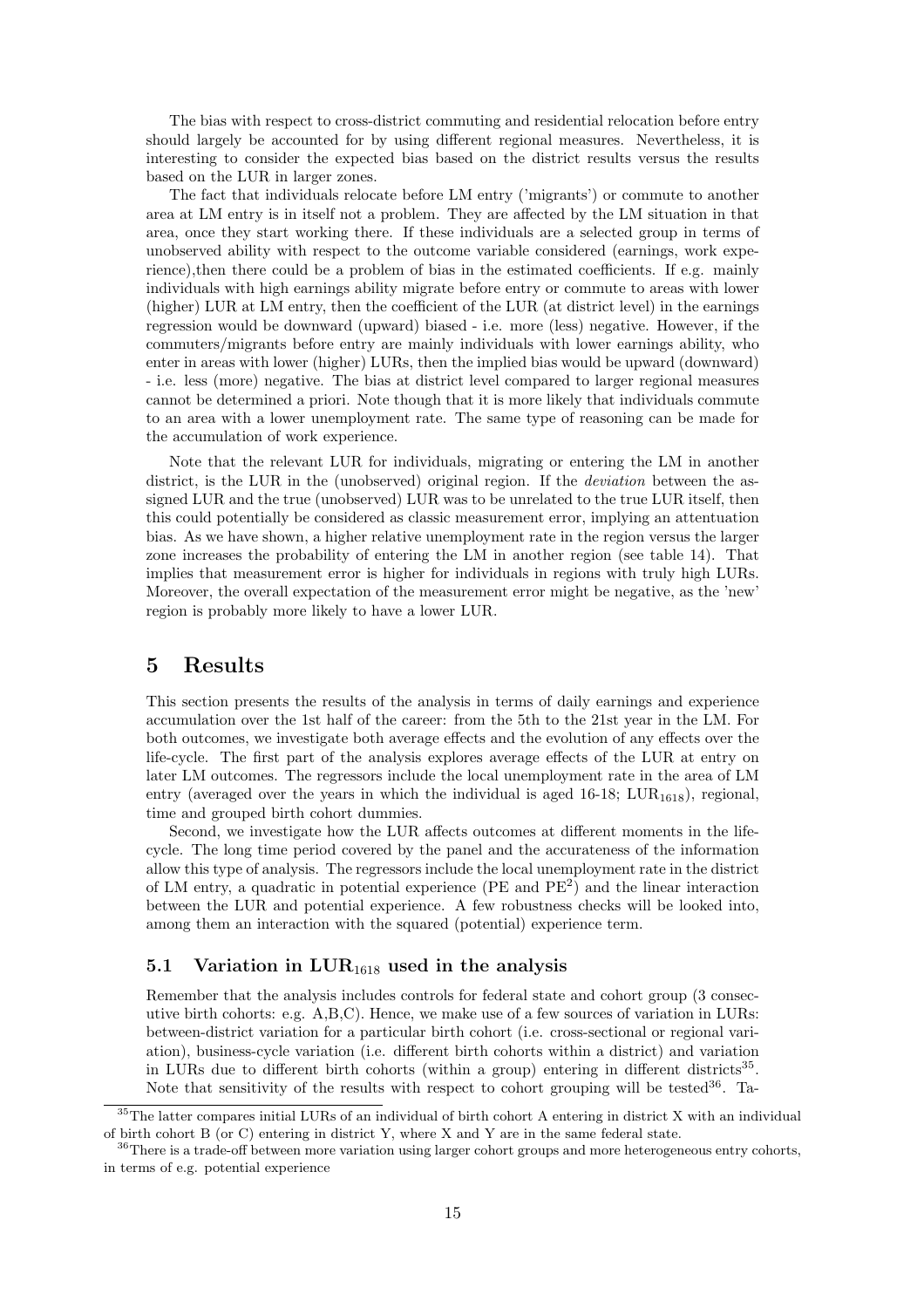ble 5 reports the standard deviation in  $LUR_{1618}$  for the first two of these sources. Mean standard deviations by federal state are displayed. Column (1) shows that large states as Niedersachsen and Bayern have large between-district variation in LURs, while the state Hamburg has no variation at all - it consists of one district only. Note also that, given the size of the state, there is little between-variation in Baden-Wuerttemberg. The mean total variation (between & within standard deviation) used ranges from .64 to 2.62 for the 3yr cohort groups.

|  |  |  |  | Table 5: Variation in $LUR_{1618}$ : total, within & between districts - mean sd by state of entry |  |  |  |  |
|--|--|--|--|----------------------------------------------------------------------------------------------------|--|--|--|--|
|--|--|--|--|----------------------------------------------------------------------------------------------------|--|--|--|--|

|                       |        | $\left(1\right)$          | (2)             | $\left( 3\right)$ |
|-----------------------|--------|---------------------------|-----------------|-------------------|
| State/region of entry | Ν      | sd betw dist <sup>a</sup> | within $dist^b$ | total             |
| Schleswig-Holstein    | 2,976  | 1.76                      | .90             | 2.05              |
| Hamburg               | 1,567  | $0^c$                     | .64             | .64               |
| Niedersachsen         | 8,632  | 2.33                      | .95             | 2.62              |
| <b>Bremen</b>         | 795    | 1.68                      | .90             | 1.95              |
| Nordrhein-Westfalen   | 18,926 | 1.54                      | .69             | 1.72              |
| Hessen                | 5,965  | 1.28                      | .64             | 1.50              |
| Rheinland-Pfalz       | 4,339  | 1.94                      | .71             | 2.14              |
| Baden-Wuerttemberg    | 11,282 | .76                       | .53             | 1.01              |
| Bayern                | 13,663 | 2.14                      | .58             | 2.29              |
| Saarland              | 1.231  | 1.42                      | .92             | 1.73              |
| All regions           | 69,376 | 1.48                      | .69             | 1.77              |
| cohort group          |        | 1yr                       | $3V$ rs         | 3yrs              |

<sup>a</sup>: mean of sd within the federal state, i.e. between the districts, for given birth cohort

 $b$ : mean of sd within a district, i.e. between different birth cohorts

c : The federal state of Hamburg consists of 1 district only

### 5.2 Daily earnings

The dependent variable is log daily (gross) earnings. Since the earnings variable is censored from above, a censored regression method is applied  $37$ .

Table 6 shows the average effects on of the LUR at entry on log daily earnings. Controlling for unobserved elements at federal state level, a 1 unit increase in LURs (e.g. from 5 to 6%) decreases daily earnings with about 1.2-1.6%. The effect increases if the initial LUR for the larger zones are considered (columns 2-3: zones 1 and 3). It seems that commuters and migrants (before entry) weaken the relation between initial LUR and outcomes: accounting for LURs in larger zones yields stronger negative coefficients. This suggests that migrants/commuters are most likely lower-ability individuals who enter the LM in regions with lower LURs.

Table 7 shows results based on cross-sectional variation (between-district) and longitudinal (business-cycle) variation separately. Columns 1-3 indicate that differences in LURs between districts (in a federal state) are more detrimental for earnings than within district differences over time<sup>38</sup>. Columns 4-6 report the effect on earnings is about a third smaller but nonetheless significantly negative. Notice again the larger impact on earnings for the zone-level regressions.

The results of some robustness checks are shown in appendix (table 15). Results shown there suggest that the effect of  $LUR<sub>1618</sub>$  on earnings might be increasing over the career. A more flexible specification allowing for state-specific effects of  $LUR_{1618}$  (table 16) indicates that there are substantial differences between federal states, with stronger adverse effects in the southern states (except Bayern).

<sup>37</sup>The proportion of censored observations is nevertheless very low.

<sup>&</sup>lt;sup>38</sup>The results based on within-variation only could be interesting in another respect, as there might still be unobserved elements within a federal state that drive both LUR and the outcome: e.g. within a federal state, districts with higher LURs might also have lower average daily wages. A less extreme version of this type of robustness check is considered further down.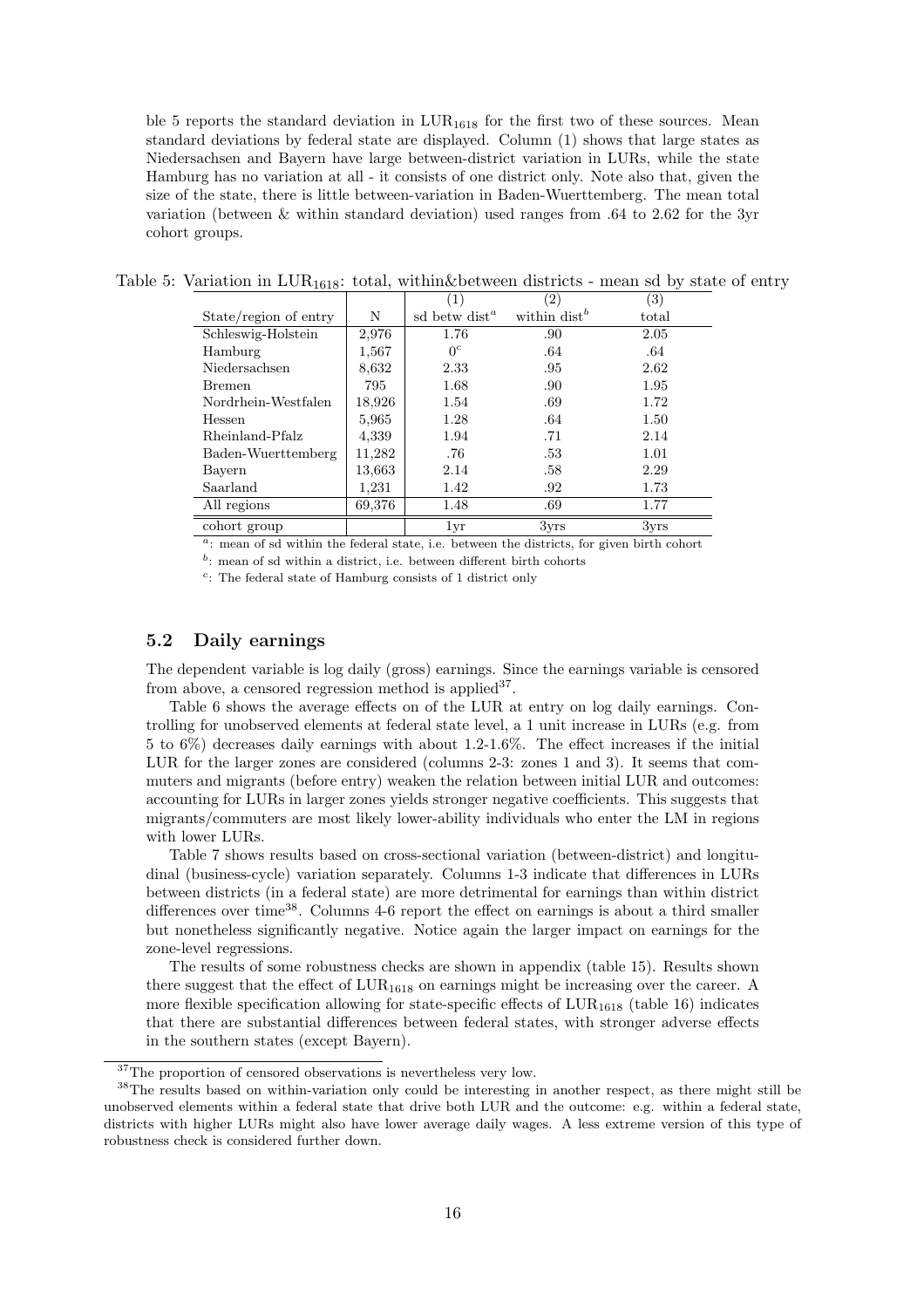|                     | (1)         | $\left( 2\right)$ | (3)         |
|---------------------|-------------|-------------------|-------------|
|                     | district    | zone 1            | zone 3      |
| LUR <sub>1618</sub> | $-0.0116**$ | $-0.0149**$       | $-0.0156**$ |
|                     | [54.49]     | [49.25]           | [44.64]     |
| N                   | 541096      | 541096            | 541096      |
| Pseudo $R^2$        | 0.19        | 0.19              | 0.19        |
| controls for:       |             |                   |             |
| region              | FS          | FS                | FS          |
| cohort (grouped)    | 3yr         | 3yr               | 3yr         |
| year                | yes         | yes               | yes         |

Table 6: Average effects of LUR1618 on log daily earnings

Censored regression; dependent variable: log (gross) daily earnings;  $LUR_{1618} = local$  unemployment rate in region of entry, average over age 16-18; for district and zones 1-3: zones 1-3 imply zones around the initial district (incl.), with increasing radius. Work spells at potexp>4. FS=Federal State; t-stats between brackets,  $*(**)$ : significance at  $5\%(1\%)$ 

Table 7: Average effects on log daily earnings: by source of variation in  $LUR_{1618}$ 

|                     | (1)         | $\left( 2\right)$ | $\left(3\right)$ | $\left( 4\right)$    | $\left(5\right)$ | (6)         |
|---------------------|-------------|-------------------|------------------|----------------------|------------------|-------------|
|                     | district    | zone 1            | zone 3           | district             | zone 1           | zone 3      |
| LUR <sub>1618</sub> | $-0.0113**$ | $-0.0144**$       | $-0.0152**$      | $-0.0072**$          | $-0.0098**$      | $-0.0100**$ |
|                     | [50.39]     | [43.43]           | [38.01]          | $\left[19.57\right]$ | [21.24]          | [20.56]     |
| N                   | 541096      | 541096            | 541096           | 541096               | 541096           | 541096      |
| Pseudo $R^2$        | 0.2         | 0.2               | 0.2              | 0.22                 | 0.22             | 0.22        |
| controls for:       |             |                   |                  |                      |                  |             |
| region              | FS          | FS                | FS               | district             | district         | district    |
| cohort (grouped)    | 1yr         | 1yr               | 1yr              | 3yr                  | 3yr              | 3yr         |
| year                | yes         | yes               | yes              | yes                  | yes              | yes         |

Censored regression: daily earnings are censored from above; Dependent variable: log (gross) daily

earnings; LUR<sub>1618</sub>=local unemployment rate in region of entry, average over age 16-18;

for district and zones1-3: zones 1-3 imply zones around the initial district (incl.), with increasing radius; Work spells at potexp>4; FS=Federal State

t-statistics between brackets,  $*(**)$ : significance at  $5\%(1\%)$ 

Once we want to look into differential effects over the life-cycle, the censoring is of slightly more importance as 5-6% of earnings observations at potential experience levels above 18 years are censored. Table 8 reports the basic results. The LUR at entry harms earnings considerably throughout the career: the effect is present at low levels of potential experience and rises in magnitude over the life-cycle<sup>39</sup>. A one unit increase in the LUR at entry (e.g. from 6 to 7%) causes daily earnings at 10 years in the LM to fall by more than 1%. When the LUR in larger areas is accounted for, both the intercept and the interaction effect increase slightly in value (columns 1-2). This reflects that individuals who enter the LM outside the district of residence weaken the relation over the whole life-cycle.

Both sources of variation (between and within district) give rise to negative effects on earnings throughout the career (table 9). Nevertheless, within-district variation involves a less strong negative impact<sup>40</sup>. This reflects that mainly differences between districts (as opposed to pure business cycle variation) give rise to lower earnings both at the start and throughout the career. Considering the LUR in larger zones even enhances this negative effect (columns 2-3), whereas the marginal effect remains more or less constant when only within-zone variation in LURs is considered  $41$ .

Some robustness checks have been carried out: results are provided and briefly discussed

<sup>&</sup>lt;sup>39</sup>Note that the coefficient of  $LUR_{1618}$  itself is not very meaningful as that reflects the effect at potexp=0, even though only outcomes after 5 years in the LM are included.

 $^{40}$ A 1 unit higher LUR causes earnings to be 1% lower only after 30 years in the LM

<sup>&</sup>lt;sup>41</sup>Note the somewhat more positive LUR-coefficient versus the slightly stronger slope coefficient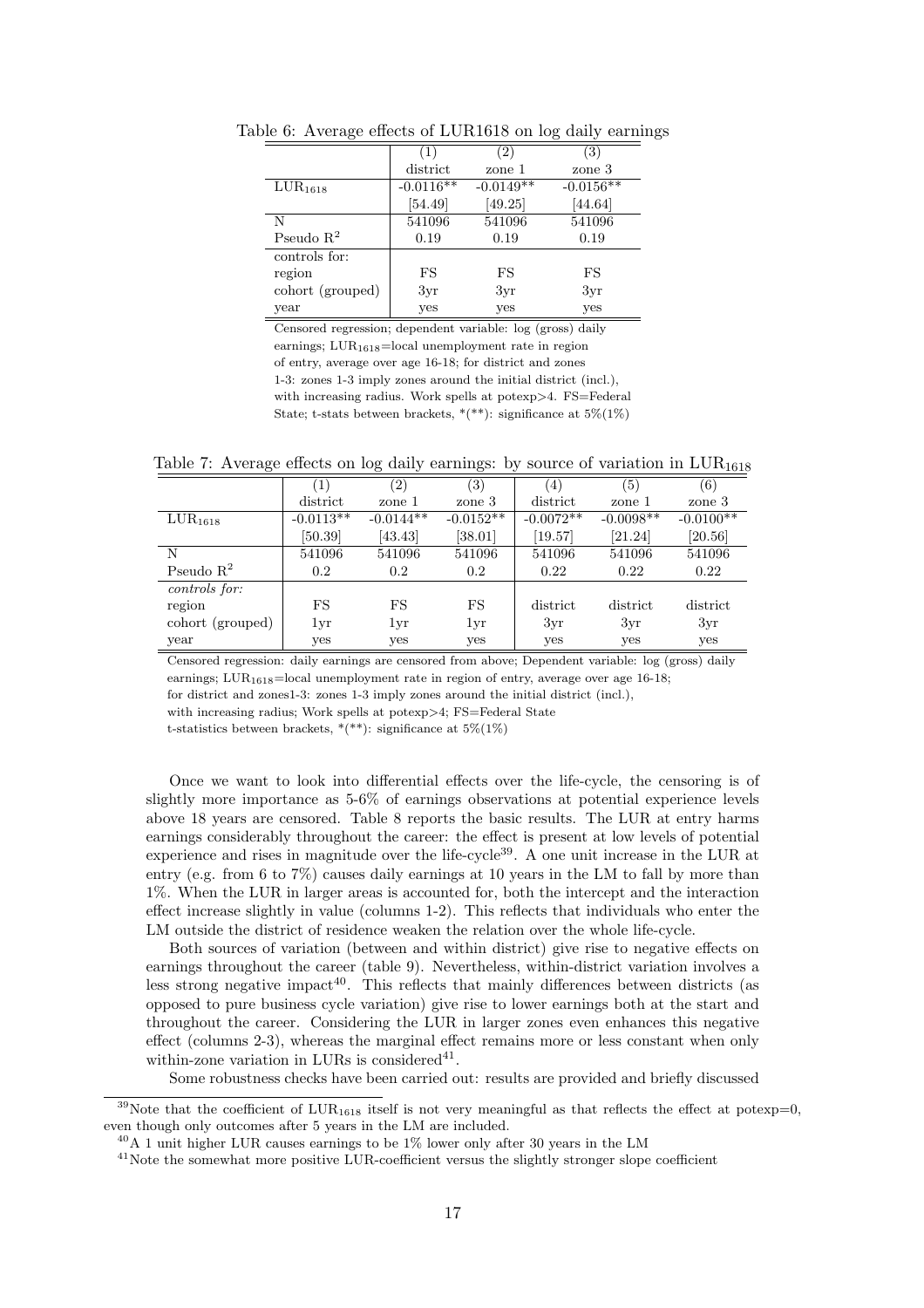|                                       | (1)          | (2)          | (3)          |
|---------------------------------------|--------------|--------------|--------------|
|                                       | district     | zone 1       | zone 3       |
| $\overline{\text{L}}\text{UR}_{1618}$ | $-0.00586**$ | $-0.00725**$ | $-0.00723**$ |
|                                       | [12.49]      | [12.38]      | $[11.36]$    |
| $PE*LUR1618$                          | $-0.00043**$ | $-0.00047**$ | $-0.00046**$ |
|                                       | [11.13]      | [10.03]      | [9.15]       |
| PE                                    | $0.06137**$  | $0.06122**$  | $0.06107**$  |
|                                       | [72.76]      | [69.02]      | [67.59]      |
| PE <sup>2</sup>                       | $-0.00139**$ | $-0.0014**$  | $-0.0014**$  |
|                                       | [50.47]      | [50.13]      | [49.81]      |
| $[16.97]$ N                           | 541096       | 541096       | 541096       |
| Pseudo $\mathbb{R}^2$                 | 0.21         | 0.21         | 0.21         |
| controls for:                         |              |              |              |
| region                                | FS           | FS           | FS           |
| cohort                                | 3yr          | 3yr          | 3yr          |
| year                                  | yes          | yes          | yes          |

Table 8: Log daily earnings and life-cycle effects

Table 9: Effects on log daily earnings over the lifecycle, by source of variation in  $LUR_{1618}$ 

|                            | $\left(1\right)$ | (2)          | (3)          | (4)          | (5)          | (6)          |
|----------------------------|------------------|--------------|--------------|--------------|--------------|--------------|
|                            | district         | zone 1       | zone 3       | district     | zone 1       | zone 3       |
| LUR <sub>1618</sub>        | $-0.00647**$     | $-0.00896**$ | $-0.00968**$ | 0.00073      | $0.00157*$   | $0.00211**$  |
|                            | [13.57]          | [14.77]      | [14.47]      | [1.34]       | [2.35]       | [2.98]       |
| $PE*LUR_{1618}$            | $-0.00045**$     | $-0.00050**$ | $-0.00050**$ | $-0.00032**$ | $-0.00037**$ | $-0.00035**$ |
|                            | [11.49]          | [10.53]      | [9.75]       | [8.42]       | [7.86]       | [7.12]       |
| <b>PE</b>                  | $0.06153**$      | $0.06172**$  | $0.06155**$  | $0.06271**$  | $0.06319**$  | $0.06318**$  |
|                            | [67.32]          | [64.71]      | [63.49]      | [74.88]      | [71.80]      | [70.50]      |
| PE <sup>2</sup>            | $-0.00139**$     | $-0.0014**$  | $-0.0014**$  | $-0.00138**$ | $-0.00139**$ | $-0.00139**$ |
|                            | [50.15]          | [49.90]      | [49.64]      | [50.58]      | [50.25]      | [49.95]      |
| N                          | 541096           | 541096       | 541096       | 541096       | 541096       | 541096       |
| Pseudo $R^2$               | 0.21             | 0.21         | 0.21         | 0.24         | 0.24         | 0.24         |
| $\overline{controls}$ for: |                  |              |              |              |              |              |
| region                     | FS               | FS           | FS           | district     | district     | district     |
| cohort                     | 1yr              | 1yr          | 1yr          | 3yr          | 3yr          | 3yr          |
| year                       | yes              | yes          | yes          | yes          | yes          | yes          |

Censored regression: daily earnings are censored from above; Dependent variable: log (gross) daily earnings;  $LUR<sub>1618</sub>$ : unemployment rate in region of entry, average over ages 16-18, for district and zones1-3: zones 1-3 imply zones around the initial district (incl.), with increasing radius; PE=potential experience Work spells at potexp>4yrs; FS=Federal State; t-statistics between brackets, \*(\*\*): significance at 5%(1%)

in appendix (table 17). In addition, note that individuals from the same birth cohort can enter the LM at different moments (between age 15-18) and this timing can be related to unobserved individual characteristics. Hence potential experience might be endogenous. With a view on this problem, table 18 in appendix also reports results based on an alternative (exogenous) measure for potential experience (=age-17). The results do not differ much: the coefficient on  $LUR_1618$  is slightly more negative (-0.00658), but the magnitude does not increase as fast with potential experience  $(-0.00035)^{42}$ . However, it is difficult to compare the results based on the reported parameters. Figure 4 compares the marginal effects of  $LUR<sub>1618</sub>$  over the life-cycle using different specifications. It shows the reference case of the censored regresion results (as in table 8), a specification using the exogenous PE17 measure, one allowing for an additional interaction:  $LUR^*PE^2$  and a final one allowing for individual random effects  $(GLS)^{43}$  The estimated parameters are also presented in

 $^{42}$ In this case, birth cohort is equivalent to PE17 (age-17), the effect results from between-district variation only and should in principle be compared with column 1 in table 9

<sup>&</sup>lt;sup>43</sup>The presence of unobserved individual effects might be a concern in both the earnings and experience equations as our dataset is in panel format. Note though that GLS should only affect the efficiency of the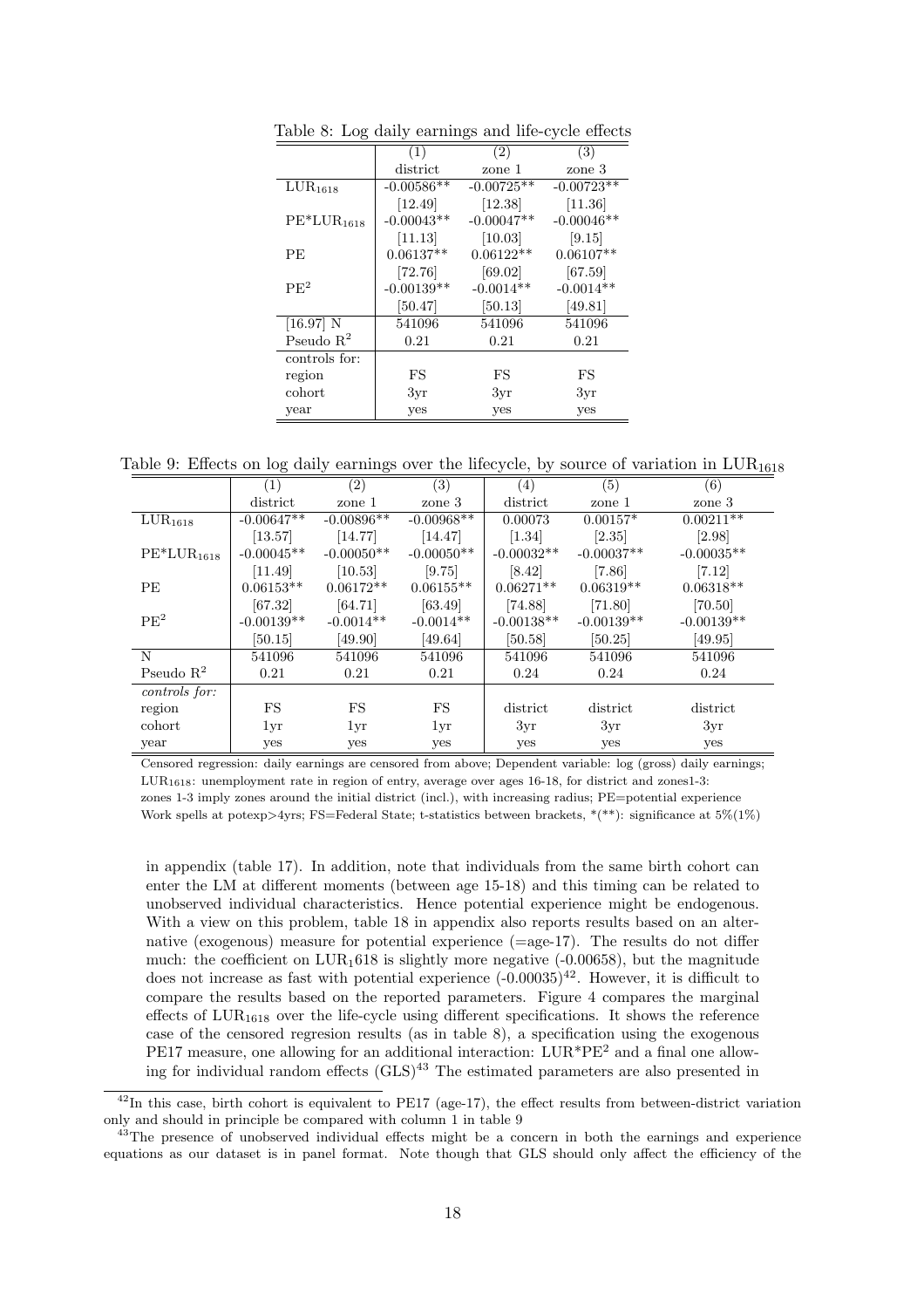table 18. The marginal effects are not very different, except for the case with the additional interaction. The figure makes nevertheless clear that initial LURs have negative effects on earnings which intensify throughout the career.



Figure 4: Marginal effects of  $LUR_{1618}$  on earnings, using different specifications

### 5.3 Experience accumulation

Table 10 shows the average effects of the LUR at entry on work experience (in years). The effects are negative, but rather small. Controlling for federal state effects, a 1 unit increase in LURs decreases experience by about .04-.12 years (0.5 months-1.4 months). Note, however, that for a difference of 6 units, that amounts to 3-9 months less work experience. The stronger negative effects for zones 1 and 3 imply that migration before - or commuting at - entry into the LM introduces an upward bias: this appears to suggest that individuals with lower LM attachment - lower tendency to accumulate work experience - move towards districts with lower employment rates.

As described above,  $LUR_{1618}$  includes a few sources of variation. Table 11 shows that both between-district variation (for a particular birth cohort) and within-district variation (between different birth cohorts) affect experience negatively, even though the effect based on within-district (business cycle) variation is much stronger (1.2-2.4months for a 1%-point difference in LURs). Note that for the earnings results, between-district variation implied stronger results. This could imply that experience is more reactive to the business cycle than earnings, which could make sense in a country where the wage setting process is highly centralised and unionised. The table also shows that considering LURs in larger zones again yields negative effects almost double in magnitude - for both types of variation.

Table 19 in appendix shows the results from some robustness tests (and provides a brief discussion of the results). The effect remains negative but small throughout. Table 20 in appendix illustrates the results allowing for state-specific effects of  $LUR_{1618}$ . There is quite some heterogeneity between federal states: Bremen, Nordrhein-Westfalen and Baden-Wuerttemberg see larger adverse impacts of a higher initial LUR, while the impact appears very small or nonexistent in Schleswig-Holstein, Bavaria and Saarland.

We now allow the effect of  $LUR_{1618}$  to differ throughout the career (table 12). At low levels of potential experience, a high LUR at entry is associated with slightly more

estimation.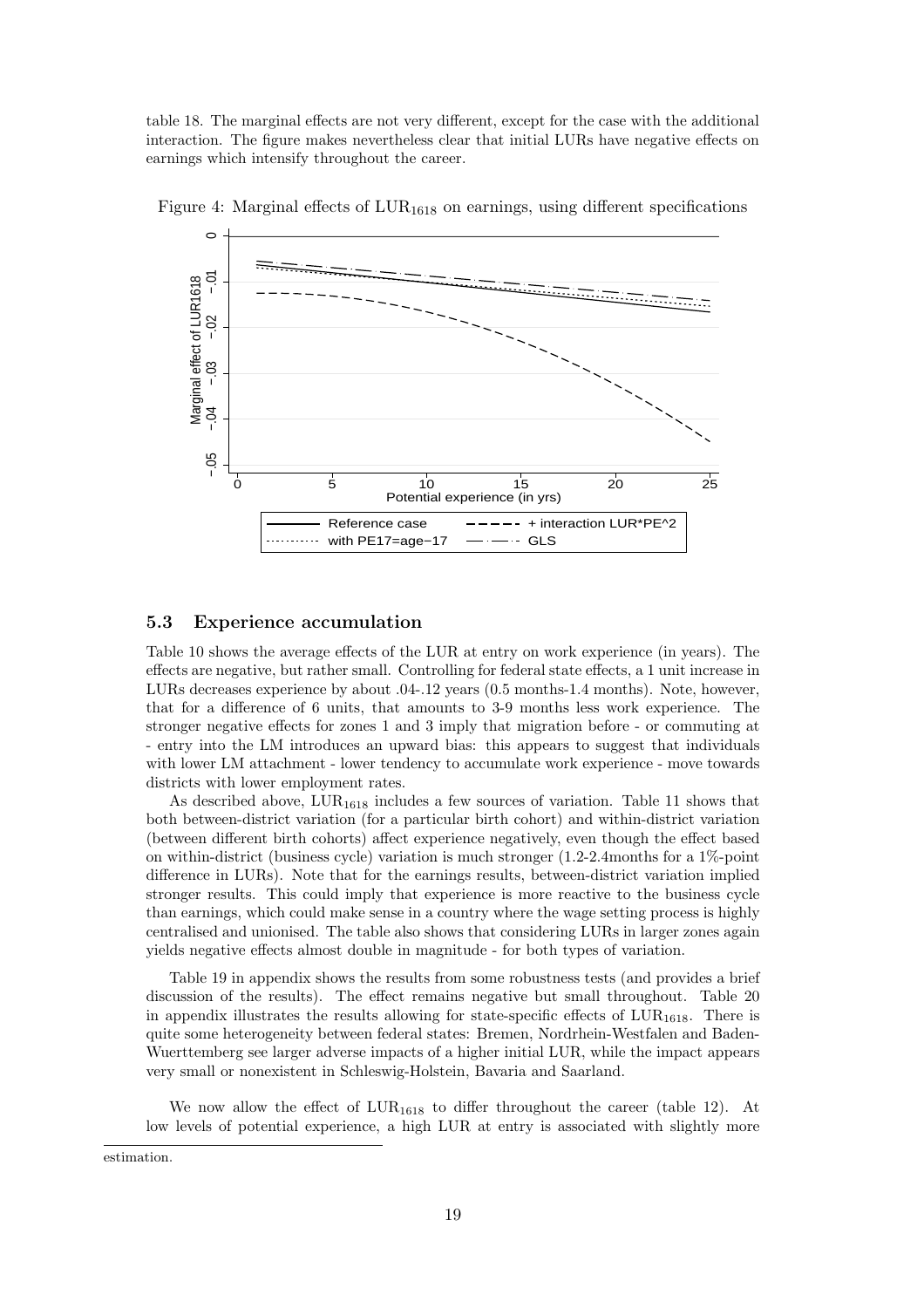|                     |             | $\left( 2\right)$ | (3)         |
|---------------------|-------------|-------------------|-------------|
|                     | district    | zone 1            | zone 3      |
| LUR <sub>1618</sub> | $-0.0525**$ | $-0.1010**$       | $-0.1191**$ |
|                     | [38.54]     | [52.26]           | [53.00]     |
| N                   | 652748      | 652748            | 652748      |
| $\mathbf{R}^2$      | 0.65        | 0.65              | 0.65        |
| controls for:       |             |                   |             |
| region              | FS          | FS                | FS          |
| cohort group        | 3yr         | 3yr               | 3yr         |
| year                | yes         | yes               | yes         |

Table 10: Average effects of LUR1618 on experience accumulation

Table 11: Average effects on experience accumulation: by source of variation in  $LUR_{1618}$ 

|                        | $\left(1\right)$ | $\left( 2\right)$ | (3)         | $\left(4\right)$ | (5)         | (6)         |
|------------------------|------------------|-------------------|-------------|------------------|-------------|-------------|
|                        | district         | zone 1            | zone 3      | district         | zone 1      | zone 3      |
| $\mathrm{LUR}_{1618}$  | $-0.0249**$      | $-0.0420**$       | $-0.0402**$ | $-0.0967**$      | $-0.1747**$ | $-0.1942**$ |
|                        | [18.22]          | [20.54]           | [16.35]     | [41.06]          | [58.35]     | [61.43]     |
| N                      | 652748           | 652748            | 652748      | 652748           | 652748      | 652748      |
| $R^2$                  | 0.68             | 0.68              | 0.68        | 0.65             | 0.65        | 0.65        |
| controls for:          |                  |                   |             |                  |             |             |
| region                 | FS               | FS                | FS          | district         | district    | district    |
| birth cohort (grouped) | 1yr              | 1yr               | 1yr         | 3yr              | 3yr         | 3yr         |
| year                   | yes              | yes               | yes         | yes              | yes         | yes         |

Dependent variable: #years of work experience;  $LUR_{1618}$ : local unemployment rate in region of entry, average age 16-18; for district and zones1-3: zones 1-3 imply zones around the initial district, with increasing radius, including the initial district itself; FS=federal state;

Work spells at potexp>4; t-statistics between brackets,  $*(**)$ : significance at  $5\%(1\%)$ 

accumulated experience, while later on in the career, the marginal effect is negative. In the reference case (column 1), after 5 years in the LM, a 1 unit higher LUR increases accumulated experience with a negligible  $0.0128$  (5 days)<sup>44</sup>. The marginal effect switches sign at 7.2 years in the LM and after 15 years, the effect amounts to -0.044 (-16 days). When larger zones are considered for the initial LUR, the initial positive effect of LUR is larger, but also the negative interaction term is stronger. In zone 3, the marginal effect of LURs turns negative after 10 years in the LM; after 15 years the marginal effect is -0.0327 (-12 days). Overall, the effects on accumulated work experience are very small. Note that the life-cycle effects look small relative to the average effect measured above.

Table 13 shows that the negative effect later in the life-cycle mainly comes from variation in LURs between districts. Using variation between larger zones (columns 2-3) produces a steeper decrease over the life-cycle. Within-district (or business cycle) variation basically does not find any negative effect on accumulated work experience: it mainly causes work experience to be higher in the first 20 years in the LM, though the effects are again very small. This is in contradiction to the above average effects, using within-district variation only. It suggest there might be a negative correlation between the initial LUR and potential experience, which could introduce a downward bias into the estimated average effect of LUR<sup>1618</sup> on experience.

In appendix, the results from some robustness tests are shown and discussed (table 21). There are no surprising changes. Again, marginal effects of  $LUR_{1618}$  for different specifications are presented in figure 5. Estimated parameters are reported in table 22. The reference case reflects the findings of column 1 in table 12. Remark that all effects are very small, given that  $-\prime +0.05$  reflects a difference of  $-\prime +18$  days. Using an exogenouse measure of potential experience (PE17) implies even smaller marginal effects. The same applies to

<sup>&</sup>lt;sup>44</sup>Note that the LUR-coefficient itself is not very informative as only observations after 5 years in the LM are considered in the outcome regressions.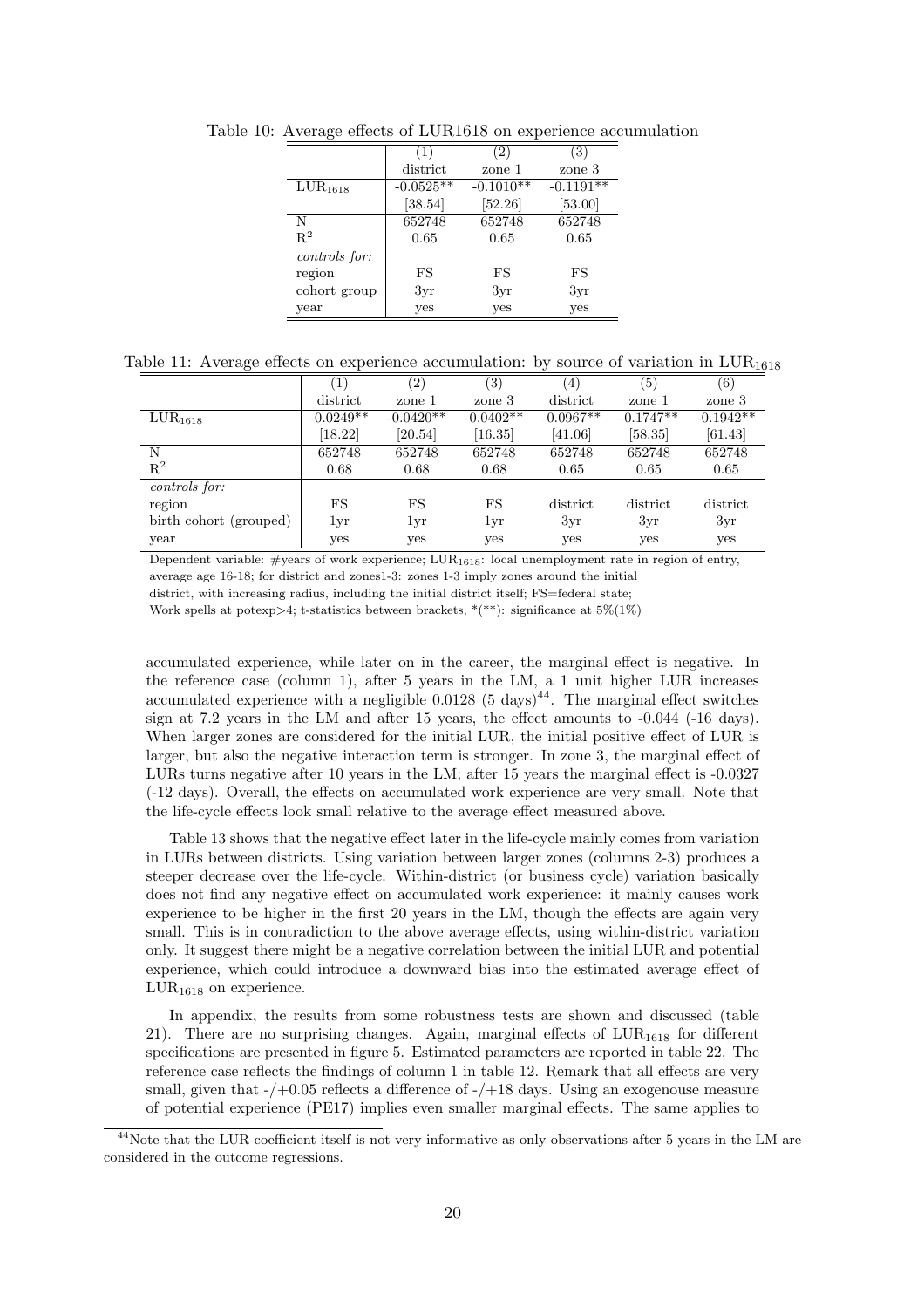|                     | (1)         | (2)         | (3)         |
|---------------------|-------------|-------------|-------------|
|                     | district    | zone 1      | zone 3      |
| LUR <sub>1618</sub> | $0.0413**$  | $0.0576**$  | $0.0693**$  |
|                     | [15.54]     | [17.37]     | [19.21]     |
| $PE*LUR_{1618}$     | $-0.0057**$ | $-0.0070**$ | $-0.0068**$ |
|                     | [24.56]     | $[24.94]$   | [22.89]     |
| РE                  | $0.7483**$  | $0.7606**$  | $0.7622**$  |
|                     | [149.02]    | [145.56]    | [143.62]    |
| PF <sup>2</sup>     | $0.0086**$  | $0.0085**$  | $0.0084**$  |
|                     | $[47.66]$   | [46.36]     | [46.04]     |
| N                   | 652748      | 652748      | 652748      |
| $\mathbf{R}^2$      | 0.73        | 0.73        | 0.73        |
| controls for:       |             |             |             |
| region              | FS          | FS          | FS          |
| cohort group        | 3yr         | 3yr         | 3yr         |
| year                | yes         | yes         | yes         |

Table 12: Effect of  $LUR_{1618}$  on experience accumulation over the life-cycle

Table 13: Effects on experience accumulation over the lifecycle, by source of variation in  $LUR<sub>1618</sub>$ 

|                                | (1)                   | (2)                    | (3)         | (4)         | (5)         | (6)         |
|--------------------------------|-----------------------|------------------------|-------------|-------------|-------------|-------------|
|                                | district              | zone 1                 | zone 3      | district    | zone 1      | zone 3      |
| $\overline{\text{LUR}}_{1618}$ | $0.02\overline{94**}$ | $0.03\overline{31***}$ | $0.0386**$  | $0.0965**$  | $0.1300**$  | $0.1358**$  |
|                                | [10.84]               | [9.55]                 | [10.06]     | [31.14]     | [33.91]     | [33.45]     |
| $PE*LUR1618$                   | $-0.0057**$           | $-0.0071**$            | $-0.0070**$ | $-0.0055**$ | $-0.0065**$ | $-0.0063**$ |
|                                | [24.46]               | [24.95]                | [23.16]     | [24.04]     | [23.47]     | [21.27]     |
| <b>PE</b>                      | $0.8392**$            | $0.8504**$             | $0.8498**$  | $0.7578**$  | $0.7732**$  | $0.7731**$  |
|                                | [154.65]              | [151.73]               | [149.65]    | [151.35]    | [148.32]    | [146.09]    |
| PE <sup>2</sup>                | $0.0083**$            | $0.0081**$             | $0.0081**$  | $0.0085**$  | $0.0083**$  | $0.0082**$  |
|                                | [45.47]               | [44.27]                | [44.11]     | [47.03]     | [45.59]     | [45.43]     |
| N                              | 652748                | 652748                 | 652748      | 652748      | 652748      | 652748      |
| $R^2$                          | 0.73                  | 0.73                   | 0.73        | 0.73        | 0.73        | 0.73        |
| controls for:                  |                       |                        |             |             |             |             |
| region                         | FS                    | FS                     | FS          | district    | district    | district    |
| birth cohort (grouped)         | 1yr                   | 1yr                    | 1yr         | 3yr         | 3yr         | 3yr         |
| year                           | yes                   | yes                    | yes         | yes         | yes         | yes         |

Dependent variable: #years of work experience; LUR1618: local unemployment rate in region of entry, average at age 16-18; for district and zones1-3: zones 1-3 imply zones around the initial district (incl.), with increasing radius; FS=federal state; PE=potential experience; Spells with potexp>4; t-stats in brackets,  $*(**)$ : significance at 5%(1%)

the GLS specification, though to a smaller extent. An additional interaction term with  $\rm{PE}^2$ indicates that the negative effect of the initial LUR smoothes out later in the career and might even become less negative.

#### 5.4 Summary of the results

To summarise the results, there seem to be persistent negative effects of the initial LUR on daily earnings throughout the career. At the start of the career its effects are rather small, but they gain in strength throughout. For example, after 10 years in the LM, an initial LUR which is 1 unit higher (e.g. 5 vs  $6\%$ ) causes daily earnings to be around 1% lower. These effects are sizeable. Note though that they seem to be caused mainly by variation between districts inside a federal state. Earnings do not seem to react as strongly to within-district (or business cycle) variation in the LUR at entry.

The accumulation of work experience also seems adversely affected by a higher initial LUR. However, the magnitude of the marginal effect is negligible, both on average and over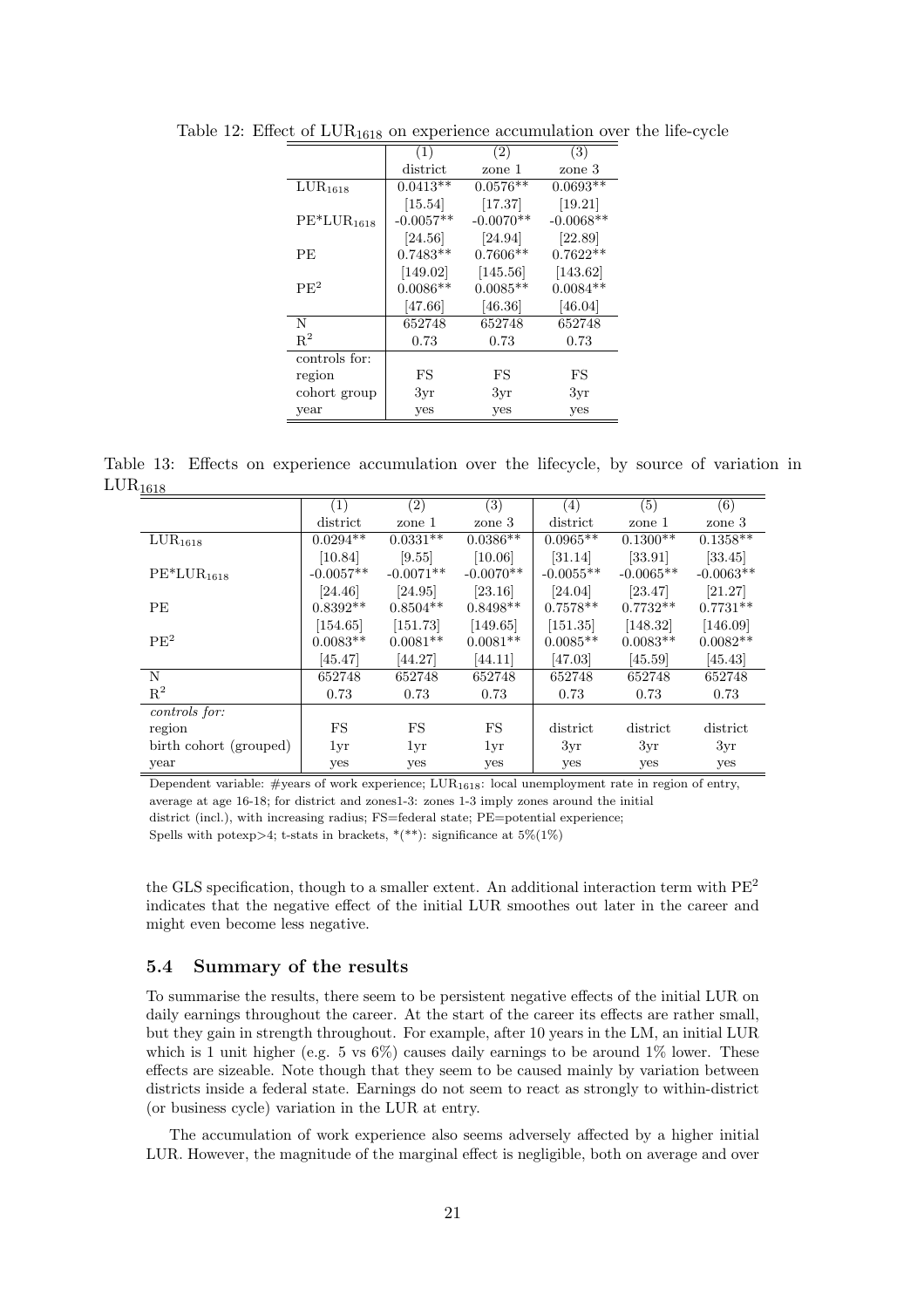$\overline{\phantom{0}}$ -<br>0<br>0<br>0 Marginal effect of LUR1618 0 −.1 −.05 0 5 10 15 20 25 Potential experience (in yrs) Reference case  $- - - - - +$  interaction LUR\*PE^2 with PE17=age−17 — — GLS . . . . . . . . . . .

Figure 5: Marginal effects of  $\text{LUR}_{1618}$  on experience, using different specifications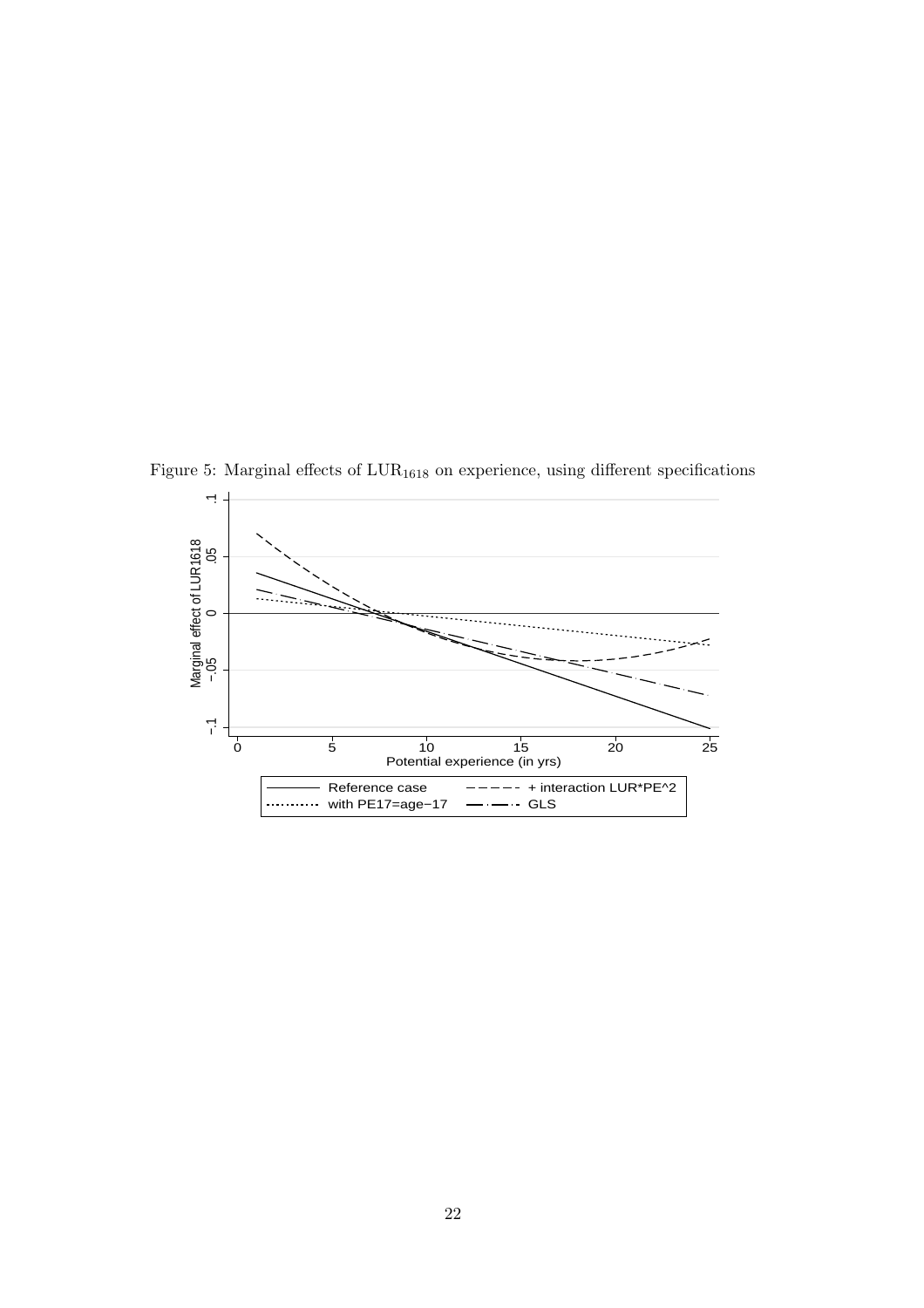the life-cycle. If anything, the LUR at entry somewhat positively influences work experience in the very early career, while it reverses sign afterwards. The negative effect mainly stems from between-district variation (cross-sectional variation). Longitudinal (or business cycle) variation implies a larger positive effect initially, falling at a similar rate throughout the career, and approaching zero only after 20 years in the LM. The latter is surprising.

## 6 Conclusion

This study investigates whether local economic conditions at entry into the labour market affect adult career outcomes. If the stage of the business cycle determines later outcomes, then there are long-term costs associated with entering the labour market in a recession. The focus is on the local unemployment rate (LUR) at entry - at detailed regional level - and its overall effects on earnings and experience accumulation.These outcomes are investigated throughout the adult life-cycle, using detailed German register data (IABS). Results draw upon variation in LURs related to both the moment and place of entry.

The findings indicate that, on average, a local unemployment rate which is 1 unit higher implies 1% lower earnings. The effect of the initial LUR is a bit smaller at the start of the career and seems to gain in strenght throughout. Work experience does not seem to be affected much. It involves only very small adverse effects later on in the life-cycle.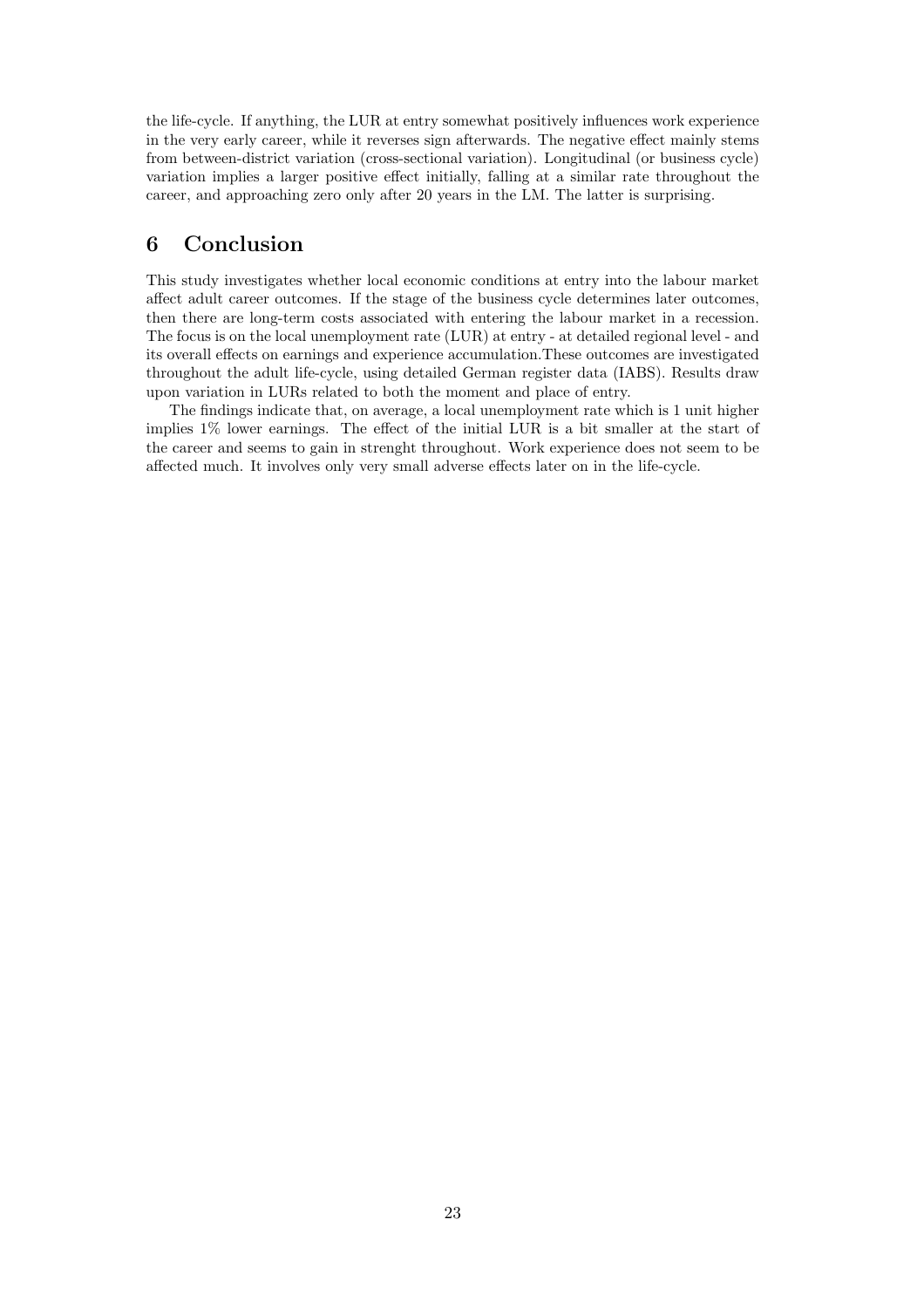#### APPENDIX

### A Computation of local unemployment rates

The local unemployment rates have been computed on a detailed regional level, based on the IABS data. In the data, we observe employees subject to social security contributions and unemployed individuals who receive unemployment benefits<sup>45</sup>. The rate of unemployment that can be derived using the IABS is the number of registered unemployed over the total number of employees plus unemployed.

The computed unemployment rates measure the proportion of males aged 15-64 who are registered as unemployed in a region. Yearly unemployment rates have been computed as an average of end June and end December unemployment observations. They have been constructed for different regional levels: 1. district level (Kreis) and 2. LURs have been computed for the region surrounding -and including- the initial district, to better represent the opportunities in a larger area around the district of entry. The zones considered include the districts within a radius of  $+/- 60/80/100$ km around the centre of the district (workplace). These zones (zone1-zone3) include on average 12,16 and 21 additional districts. The minimum number of additional districts included in each zone is respectively 2,3 and 3, while the maximum is 28,34 and 41 (for zones 1,2 and 3 respectively).

Note also that endogeneity of the LUR is avoided by averaging the LUR over the years in which the individual is aged 16-18.

Figure 6 compares official and computed unemployment rates by year, for Western Germany. For the mid80s, the computed rates are lower than the official ones, while the in the other years they are very close. Nevertheless, the evolution is very similar over the whole time period.

Figure 6: Comparison of official versus computed unemployment rates by year (Western Germany)



<sup>45</sup>There are 3 types of unemployment compensation: 1. unemployment insurance (Arbeitslosengelt), 2. unemployment assistance (Arbeitslosenhilfe) and 3. a form of welfare benefits (Unterhaltsgelt). An unemployed individual receives a type of income support depending on aspects such as age and employment history.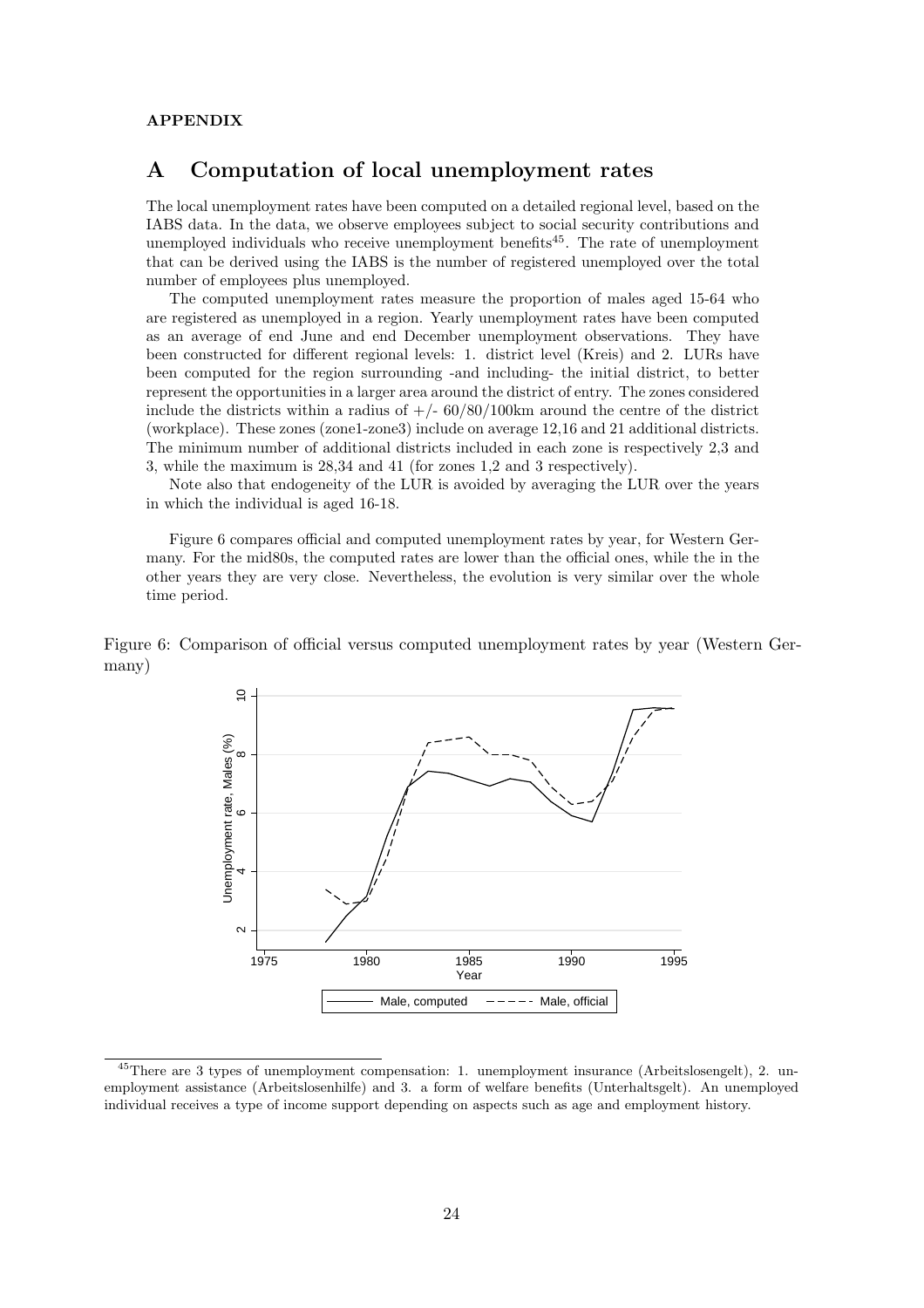## B Opportunities for FT vocational schooling after lower secondary education

Vocational schools offer (1) full-time general schooling for those not previously qualified for apprenticeship in a one-year 'vocational preparation year' (Berufsvorbereitungsjahr) program. Here individuals can complete their basic school degree (Hauptschulabschluss). In (2) the 'elementary vocational year' (Berufsgrundbildungsjahr), students learn occupationspecific skills which - if successfully completed - allows them to shorten a later apprenticeship. The third type labelled 'special vocational school' (Berufsfachschule) offers a variety of training opportunities. Training usually takes one year, though the latter has some programs that can take slightly longer (up to 2 years). More than fifty percent of the students graduating from these three vocational schools continue their education with an apprenticeship.

There is also an option to take a 3 year program at an 'advanced vocational school'. Parallel to the Abitur, this gives access to institutes of higher education, but outside university (Fachhochschule).

## C Commuting at LM entry: a reaction to LUR?

This IABS subsample with new entrants in 1999-2001 can help in understanding to what extent starting work outside the district of residence ("cross-district commuting", CDC) is a reaction to the local unemployment rate. Table 14 shows the results of a probit analysis<sup>46</sup>. The relative unemployment rate is defined as the *ratio* of the unemployment rate in the home district (urdistrict) to the unemployment rate of a larger zone including the district  $(\text{urzone1 - urzone3})^{47}$ . Note that cross-district commuting mainly takes place within zone 1 (see table 3), but we also report the results for the larger zones. The relevant period is the year of LM entry (1999-2001).

The positive coefficients in table 14 do indicate that the higher the relative unemployment rate in the district versus a larger zone (1-3), the higher the probability of entering the LM in another district (CDC). Given that the size of a district might be related to both LUR and the commuting propensity, I have included dummies controlling for the size of the district<sup>48</sup>. Note, however, that only a small part of the 'decision' to work in another district is explained by our regression.

|                             | district vs zone 1 | district vs zone 2 | district vs zone 3 |
|-----------------------------|--------------------|--------------------|--------------------|
| drelurML $(> 0.75 \& 1)$    | $0.025*$           | 0.017              | 0.017              |
|                             | [1.97]             | [1.37]             | [1.37]             |
| drelurMH $(\leq 1 \< 1.25)$ | $0.062**$          | $0.054**$          | $0.061**$          |
|                             | [4.42]             | [3.86]             | [4.45]             |
| drelur $H$ $(>1.25)$        | $0.130**$          | $0.127**$          | $0.158**$          |
|                             | [6.63]             | [6.12]             | [7.23]             |
| N                           | 11097              | 11097              | 11097              |
| Pseudo $R^2$                | 0.01               | 0.01               | 0.02               |
| size of district dummies    | yes                | yes                | yes                |

Table 14: Probit analysis of cross-district commuting at LM entry (1999-2001): marginal effects

IABS data 1999-2001: sample of new LM entrants, drelur=dummy for relative unemployment rate drelurML=medium-low LURdistrict/LURzoneX, MH=medium-high, H=high; t-stat in brackets

<sup>&</sup>lt;sup>46</sup>The dependent variable reflects whether or not an individual lives and works in a different district (1 if different districts, 0 otherwise)

<sup>&</sup>lt;sup>47</sup>For district versus zone 1, the ratio ranges between 0.31 & 1.74, with mean 0.94 and standard deviation 0.20; the difference in *absolute terms* has a mean of -0.48 and standard deviation of 1.69 (varying between -7.6 & 8.2%-points).

<sup>&</sup>lt;sup>48</sup>The size of a district is approximated by the number of districts which are in zone 1 around each district, i.e. within +/- 60km around the midpoint of a district. Size (group) dummies have then been generated.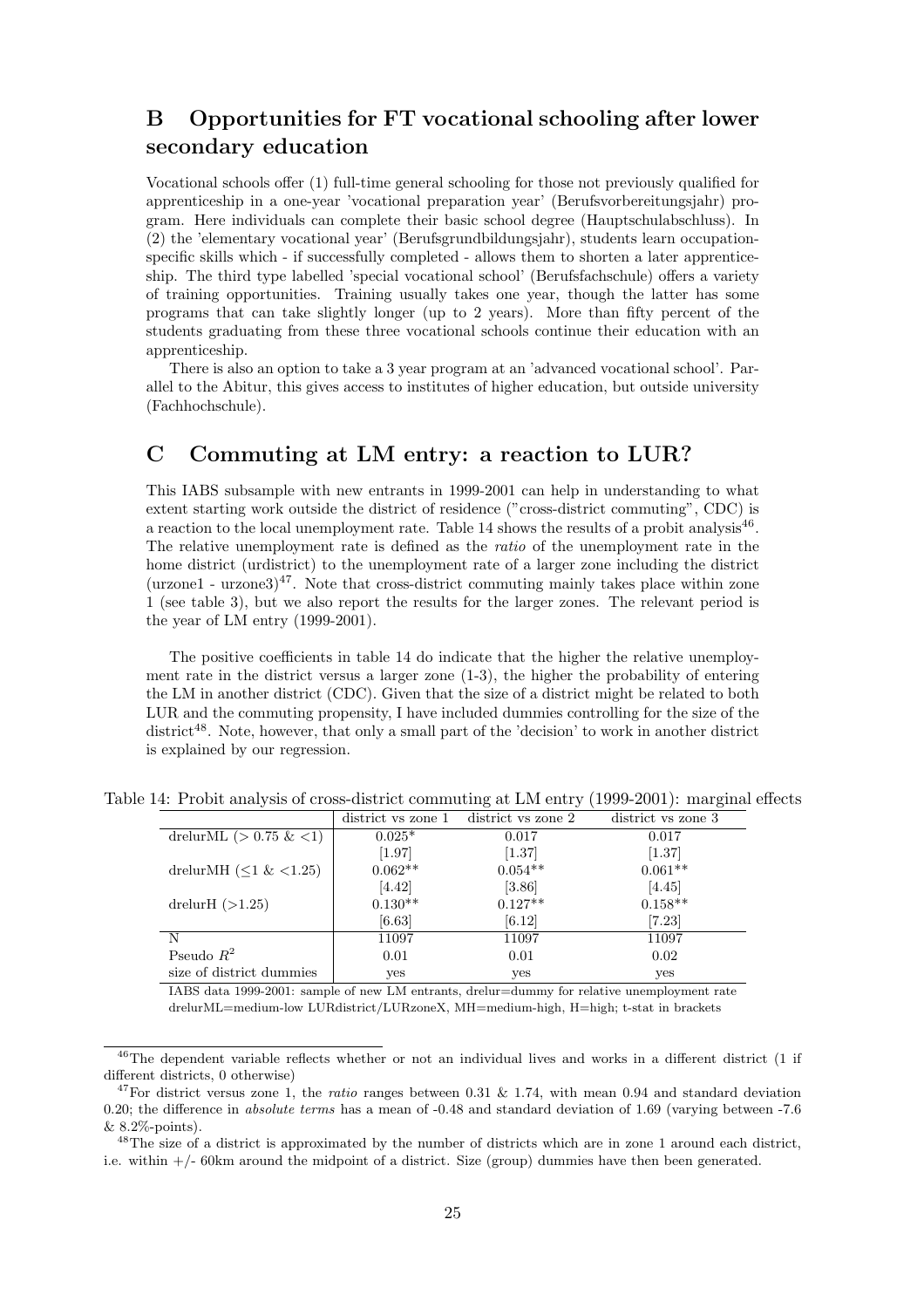## D Robustness of the results

Robustness of the earnings results The above results are mainly based on grouped birth cohorts (3yrs). Note that older birth cohorts (within a group) can enter earlier and therefore have higher potential experience at any moment in time. If  $LUR_{1618}$  were to increase over time, the difference in potential experience could magnify the negative relation between LUR and true experience. I considered grouping the cohorts differently by grouping 4 and 5 birth cohorts together. Columns 1-2 of table 15 illustrate that the effect remains negative. Nevertheless, using 4year groups, the results are smaller, while using variation in 5year cohorts enhances the negative effect.

One might believe that there are (unobserved) differences between the districts within a federal state, which could be related to both LUR and LM outcomes, such as differences in industrial or occupational structure. The results in column 3 include a smaller region (Raumordnungsregion  $(ROR)$ =Regional Planning Unit) as a conditioning variable<sup>49</sup>. This results in a slightly smaller negative effect (-0.0095). The effect of the LUR might be changing for different birth cohorts. Therefore we do the analysis dropping the first 6 birth cohorts (column 4, only birth cohorts 1968-1977). The negative relation also weakens slightly. This could imply that the negative effect gains strength throughout the career - the cohorts with the largest potential experience are dropped. Alternatively, the effect might be constant over the career, but is less strong for later cohorts. Column 6 supports the former idea as the effect is smaller if we only consider earnings in the first 10 years in the LM. The effects over the life-cycle support the former idea. Also dropping extreme values of LUR does not change the results much (column 5).

|                  |                      |             |             | -೧~              |                     |                   |
|------------------|----------------------|-------------|-------------|------------------|---------------------|-------------------|
|                  | $\left(1\right)$     | (2)         | (3)         | $\left(4\right)$ | $\left( 5\right)$   | $\left( 6\right)$ |
|                  | district             | district    | district    | district         | district            | district          |
| $LUR_{1618}$     | $-0.0105**$          | $-0.0120**$ | $-0.0095**$ | $-0.0104**$      | $-0.0129**$         | $-0.0099**$       |
|                  | $\left[51.73\right]$ | [61.36]     | [34.69]     | [30.70]          | [59.93]             | [28.57]           |
| N                | 541096               | 541096      | 541096      | 240821           | 531817              | 230923            |
| Pseudo $R^2$     | 0.19                 | 0.19        | 0.21        | 0.11             | 0.28                | 0.07              |
| controls for:    |                      |             |             |                  |                     |                   |
| region           | FS                   | FS          | ROR         | <b>FS</b>        | FS                  | FS                |
| cohort (grouped) | 4yr                  | 5yr         | 3yr         | 3yr              | 3yr                 | 3yr               |
| year             | yes                  | yes         | yes         | yes              | yes                 | yes               |
|                  |                      |             |             | coh 68-77        | $LUR \in [1.5, 16]$ | potexp<10         |

Table 15: Robustness of earnings results

Censored regression: daily earnings are censored from above; Dependent variable: log (gross) daily earnings;  $LUR<sub>1618</sub>=$ local unemployment rate in region of entry, average over age 16-18, for district and

zones1-3: zones 1-3 imply zones around the initial district (incl.), with increasing radius;

ROR=Regional Planning Unit; Work spells at potexp>4; t-statistics between brackets, \*(\*\*): significance at 5%(1%)

Table 16 shows results when state-specific effects of the LUR are allowed. It turns out that the adverse effect on earnings is stronger in the southern states (except Bavaria), and in particular Rheinland-Pfalz (-0.0223).

Robustness of the life-cycle earnings results Table 17 shows results from some robustness tests. Using different cohort groupings does not affect the findings much, though earnings decrease less strongly over the life-cycle (columns 1-2). Also conditioning on a smaller region (ROR=Regional Planning Unit) reduces the magnitude of the effect somewhat. Dropping the first 6 cohorts or ignoring extreme values in LUR and earnings basically leaves the results unaltered. It is interesting to see that the negative effect on earnings seems rather constant (at 1%) if only the first 10 years in the LM are considered.

Robustness of the experience results As in the earnings analysis, it might be useful to investigate the robustness of the results with respect to the cohort grouping.

<sup>&</sup>lt;sup>49</sup>There are 74 regional planning units in Western Germany (excl. Berlin), or on average 7-8 of these units in a federal state. Therefore, these regions are much smaller.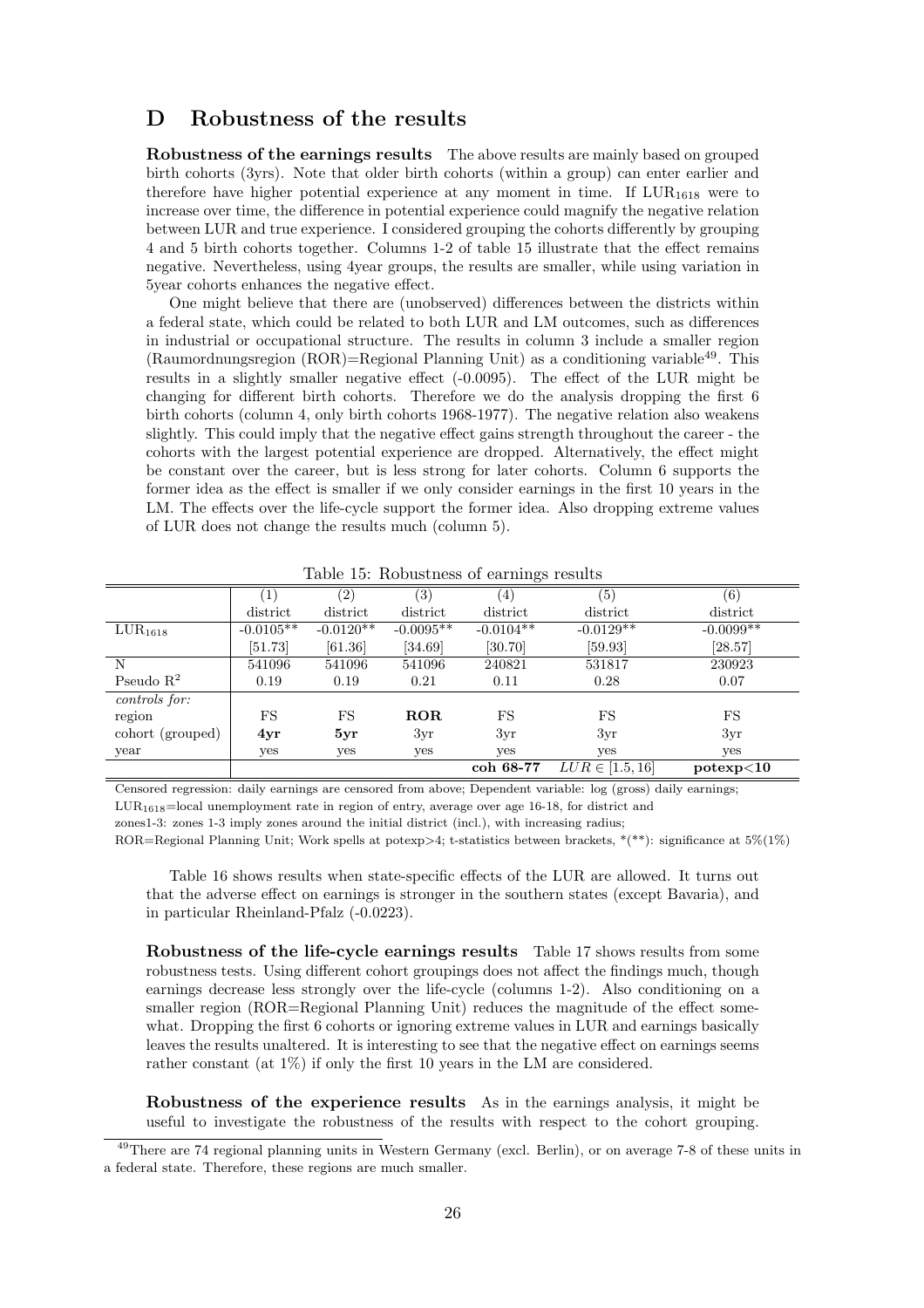|                                        | district    |
|----------------------------------------|-------------|
|                                        | state-spec. |
| $\overline{\text{L}} \text{UR}_{1618}$ | $-.0107**$  |
|                                        | [14.04]     |
| $LUR_{1618}$ *Hb                       | .0014       |
|                                        | [0.83]      |
| $LUR_{1618}$ *NS                       | .0004       |
|                                        | [0.46]      |
| $LUR_{1618}$ <sup>*</sup> B            | .0024       |
|                                        | $[1.37]$    |
| $LUR_{1618}$ *NW                       | $.0028**$   |
|                                        | [3.25]      |
| $LUR_{1618}$ <sup>*</sup> Hn           | $-.0090**$  |
|                                        | [7.86]      |
| $LUR_{1618}$ <sup>*</sup> RP           | $-.0116**$  |
|                                        | [11.03]     |
| $LUR_{1618} * BW$                      | $-.0086**$  |
|                                        | [7.45]      |
| LUR1618*Ba                             | $-.0008$    |
|                                        | [0.95]      |
| $LUR_{1618}$ <sup>*</sup> S            | $.0037**$   |
|                                        | [2.47]      |
| N                                      | 541096      |
| Pseudo $R^2$                           | 0.195       |
| controls for:                          |             |
| region                                 | FS          |
| cohort (grouped)                       | 3yr         |
| year                                   | yes         |

Table 16: State-specific effects of LUR1618 on log daily earnings

dependent variable: log (gross) daily earnings; censored regression;  $\text{LUR}_{1618}\text{=} \text{local}$  unemployment rate in district of entry, average over age 16-18; Work spells at potexp>4; FS=Federal State; Hb:Hamburg, NS:Niedersachsen, B:Bremen, NW:Nordrhein-Westfalen, Hn:Hessen, RP:Rheinland-Pfalz, BW:Baden-Wuerttemberg, Ba:Bavaria, S:Saarland t-stats between brackets,  $^{\ast} (^{\ast\ast})$  : significance at  $5\% (1\%)$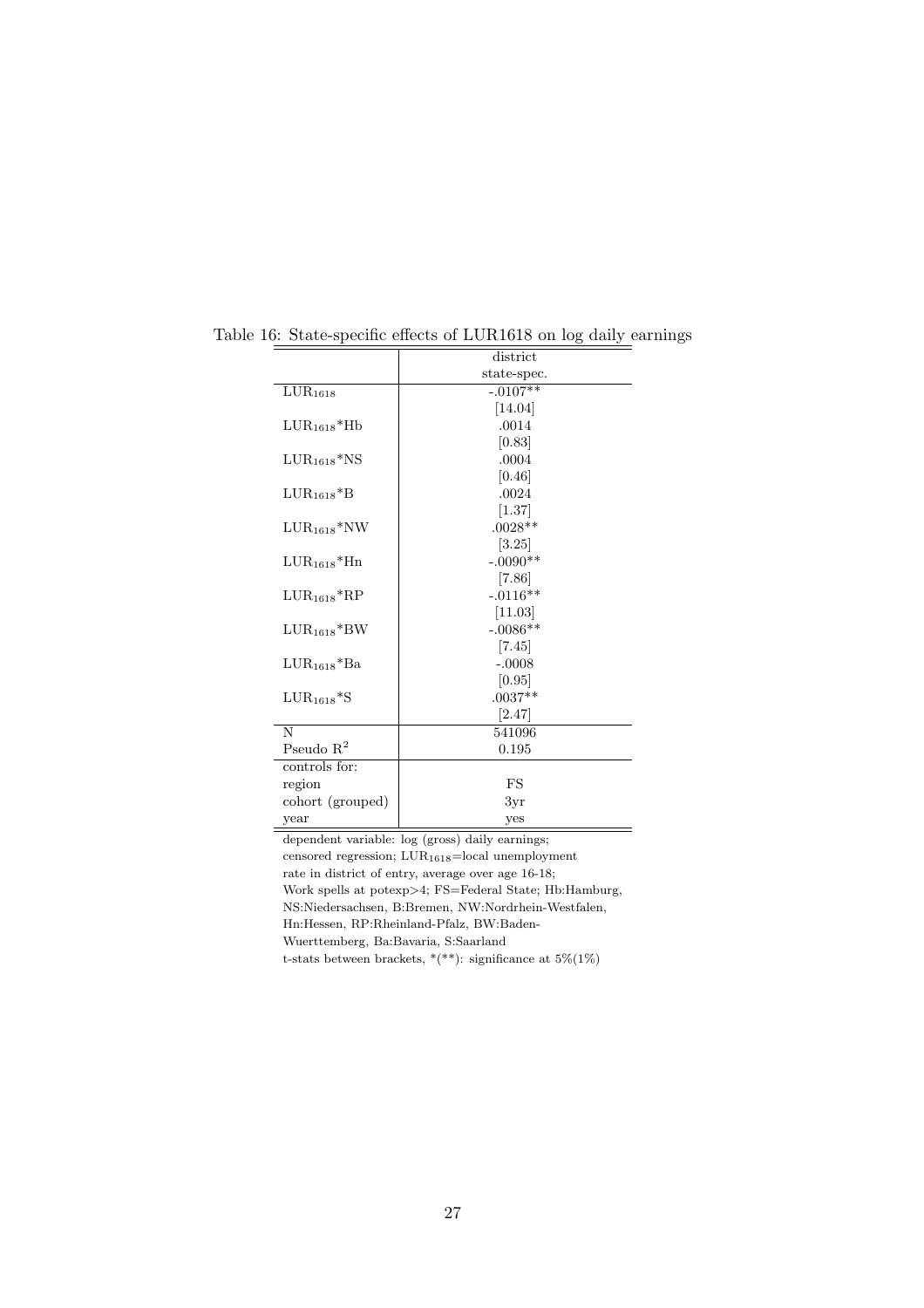|                        | (1)          | (2)          | $\overline{(3)}$ | $\left(4\right)$ | (5)                          | (6)          |
|------------------------|--------------|--------------|------------------|------------------|------------------------------|--------------|
|                        | district     | district     | district         | district         | district                     | district     |
| LUR <sub>1618</sub>    | $-0.0054**$  | $-0.00553**$ | $-0.00313**$     | $-0.00532**$     | $-0.00597**$                 | $-0.01009**$ |
|                        | [11.53]      | [11.85]      | [6.33]           | [6.83]           | [12.84]                      | [7.74]       |
| $PE*LUR_{1618}$        | $-0.00037**$ | $-0.00030**$ | $-0.00037**$     | $-0.00044**$     | $-0.00054**$                 | 0.00027      |
|                        | [9.52]       | [7.80]       | [9.70]           | [6.05]           | [14.05]                      | $[1.50]$     |
| PE                     | $0.06149**$  | $0.06027**$  | $0.06211**$      | $0.07704**$      | $0.05563**$                  | $0.11168**$  |
|                        | [74.64]      | [74.66]      | [73.88]          | [46.50]          | [71.13]                      | [18.14]      |
| $\rm{PE}^2$            | $-0.00139**$ | $-0.0014**$  | $-0.00139**$     | $-0.00192**$     | $-0.00122**$                 | $-0.0049**$  |
|                        | [50.50]      | [50.65]      | [50.46]          | [26.92]          | [48.28]                      | [11.66]      |
| N                      | 541096       | 541096       | 541096           | 240821           | 531817                       | 230923       |
| Pseudo $R^2$           | 0.21         | 0.21         | 0.23             | 0.14             | 0.31                         | 0.10         |
| controls for:          |              |              |                  |                  |                              |              |
| region                 | FS           | <b>FS</b>    | ROR              | <b>FS</b>        | FS                           | FS           |
| birth cohort (grouped) | 4yr          | 5yr          | 3yr              | 3yr              | 3yr                          | 3yr          |
| year                   | yes          | yes          | yes              | yes              | yes                          | yes          |
|                        |              |              |                  | cohorts 68-77    | <b>LUR</b> $\in \{1.5, 16\}$ | potexp<10    |

Table 17: Robustness of log earnings over the lifecycle (1)

Dependent variable: log (gross) daily earnings; censored regression; LUR<sub>1618</sub>: unemployment rate in district of entry, average when aged 16-18; PE=potential experience; FS=federal state; work spells at potexp>4yrs; robustness: (1)-(2): cohort groups, (3): regional effects for regional planning unit (ROR), (4): 6 birth cohorts dropped,

(5): outliers in LUR<sub>1618</sub> dropped, (6): for PE<10 years; t-stats in brackets, \*(\*\*): significance at 5%(1%)

|                                       | (1)                  | $\overline{(2)}$          | (3)          |
|---------------------------------------|----------------------|---------------------------|--------------|
|                                       | district             | district                  | district     |
|                                       | PE17                 | <b>GLS</b>                | $LUR*exp2$   |
| $\overline{\text{L}}\text{UR}_{1618}$ | $-0.00658$ **        | $-0.00511**$              | $-0.01265**$ |
|                                       | $[14.35]$            | [7.76]                    | [10.90]      |
| $PE*LUR1618$                          |                      | $-0.00035**$ $-0.00036**$ | $0.00021**$  |
|                                       | [8.95]               | [13.42]                   | [4.24]       |
| $PE^2*LUR_{1618}$                     |                      |                           | $-0.00006**$ |
|                                       |                      |                           | [6.39]       |
| PE                                    | $0.04739**$          | $0.06541**$               | $0.05311**$  |
|                                       | [53.08]              | [58.25]                   | [34.41]      |
| PE <sup>2</sup>                       | $-0.00097**$         | $-0.00150**$              | $-0.00104**$ |
|                                       | $\left[36.55\right]$ | [83.91]                   | $[16.97]$    |
| N                                     | 541096               | 536986                    | 541096       |
| $\#$ individuals                      |                      | 63474                     |              |
| $R^2$ overall                         | 0.20                 | 0.13                      | 0.21         |
| $R^2$ within                          |                      | 0.21                      |              |
| $R^2$ between                         |                      | 0.09                      |              |
| controls for:                         |                      |                           |              |
| region                                | FS                   | FS                        | FS           |
| cohort group                          | 3yr                  | 3yr                       | 3yr          |
| year                                  | yes                  | yes                       | yes          |

Table 18: Robustness of log earnings over the lifecycle (2)

Dependent variable: log daily earnings; columns (1) & (3): censored regression; column (2): GLS, censored observations dropped;  $\text{LUR}_{1618}$ : unemployment rate in district of entry, average ages 16-18 PE17=potential experience (=age-17); Work spells at potexp>4yrs; FS=Federal State; t-stats in brackets, \*(\*\*): significance at  $5\% (1\%)$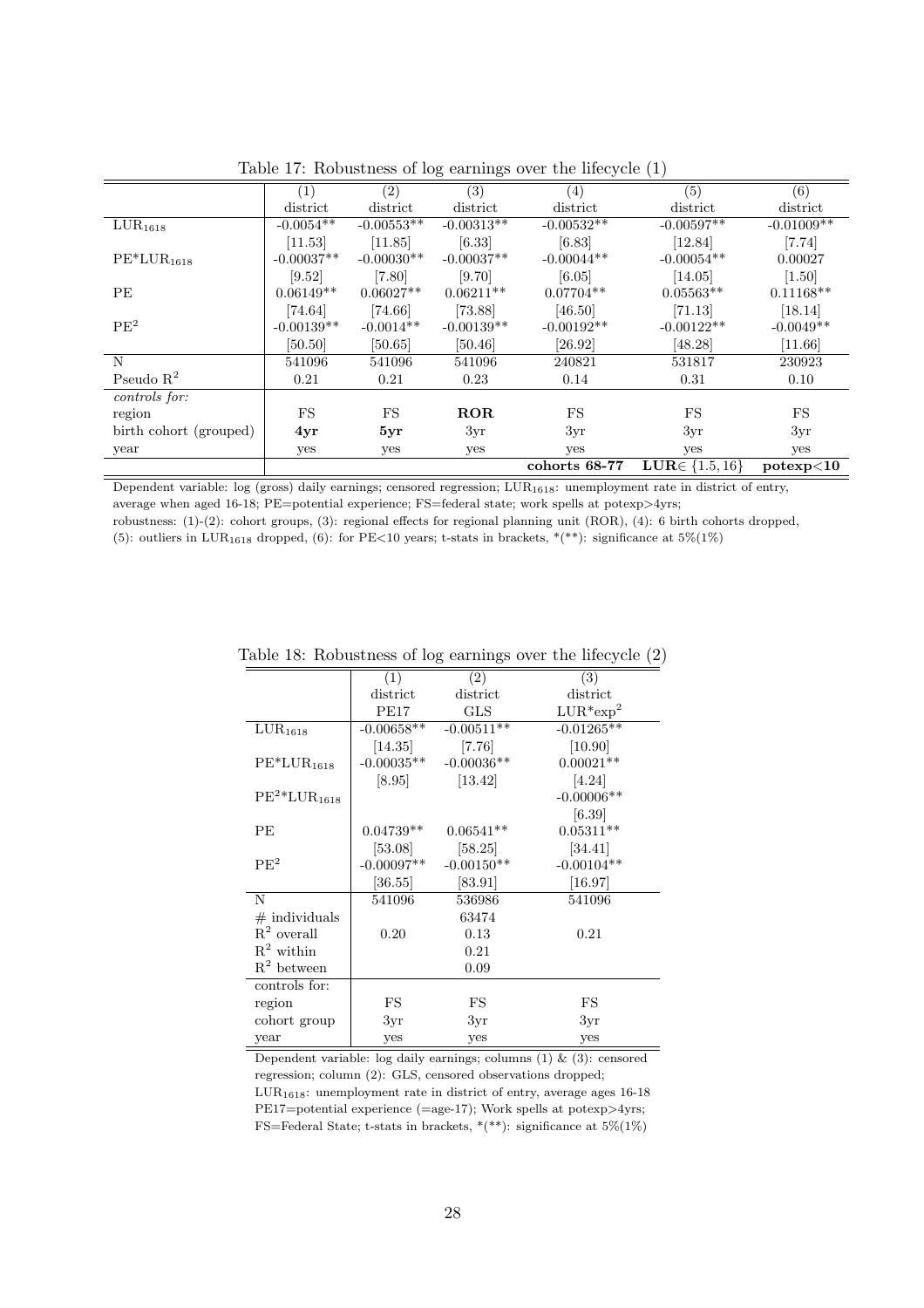Columns 1-2 of table 19 illustrate that the effect remains negative. Nevertheless, using 4year groups, the results are smaller, while using variation in 5year cohorts augments the negative effect. Again, the stronger results based on 5yr-cohort groups need not be surprising, if LURs mainly increase over time and more diverse levels of potential experience are 'pooled'. The results in column 3 include a smaller region (ROR=Regional Planning Unit) as a conditioning variable. This results in a slightly larger negative effect (-0.0608) - this indicates that there are differences within a federal state that weaken the effect of LUR on experience (slight upward bias). Dropping the first 6 birth cohorts yields a coefficient with a smaller magnitude (column 4). This could imply that the negative effect gains strength throughout the career (the cohorts with the largest potential experience are dropped). Alternatively, the effect might be constant over the career, but is less strong for later cohorts. Column 6 supports the former idea as the effect is smaller if we only consider the first 10 years in the LM. Also the analysis of effects over the life-cycle confirms the former idea. Finally, dropping extreme values of LUR does not change the results much (column 5).

Table 20 shows results allowing for state-specific effects. There is quite some heterogeneity between federal states: Bremen, Nordrhein-Westfalen and Baden-Wuerttemberg see larger adverse impacts of a higher initial LUR, while the impact appears very small in Schleswig-Holstein, Bavaria and Saarland.

Robustness of the life-cycle experience results The results seem rather robust to the cohort groups considered, the region-fixed effect and a selection of subsamples (table 21). Regional effects at a less aggregated regional level (regional planning unit) results in a less negative marginal effect of  $LUR_{1618}$ , as the LUR-coefficient is larger (positive). This is not surprising given the similar change in results using within-district variation only (table 13). Ignoring the oldest birth cohorts gives rise to a lower (positive) LURcoefficient, while the interaction coefficient is not much affected. This implies an overall more negative marginal effect for the younger cohorts. Note that considering only the early career is associated with a more negative interaction term (column 6), which implies that the marginal effect becomes negative after 5.7 years in the  $LM^{50}$ .

<sup>50</sup>Remember though that we only consider outcomes from 5 years in the LM onwards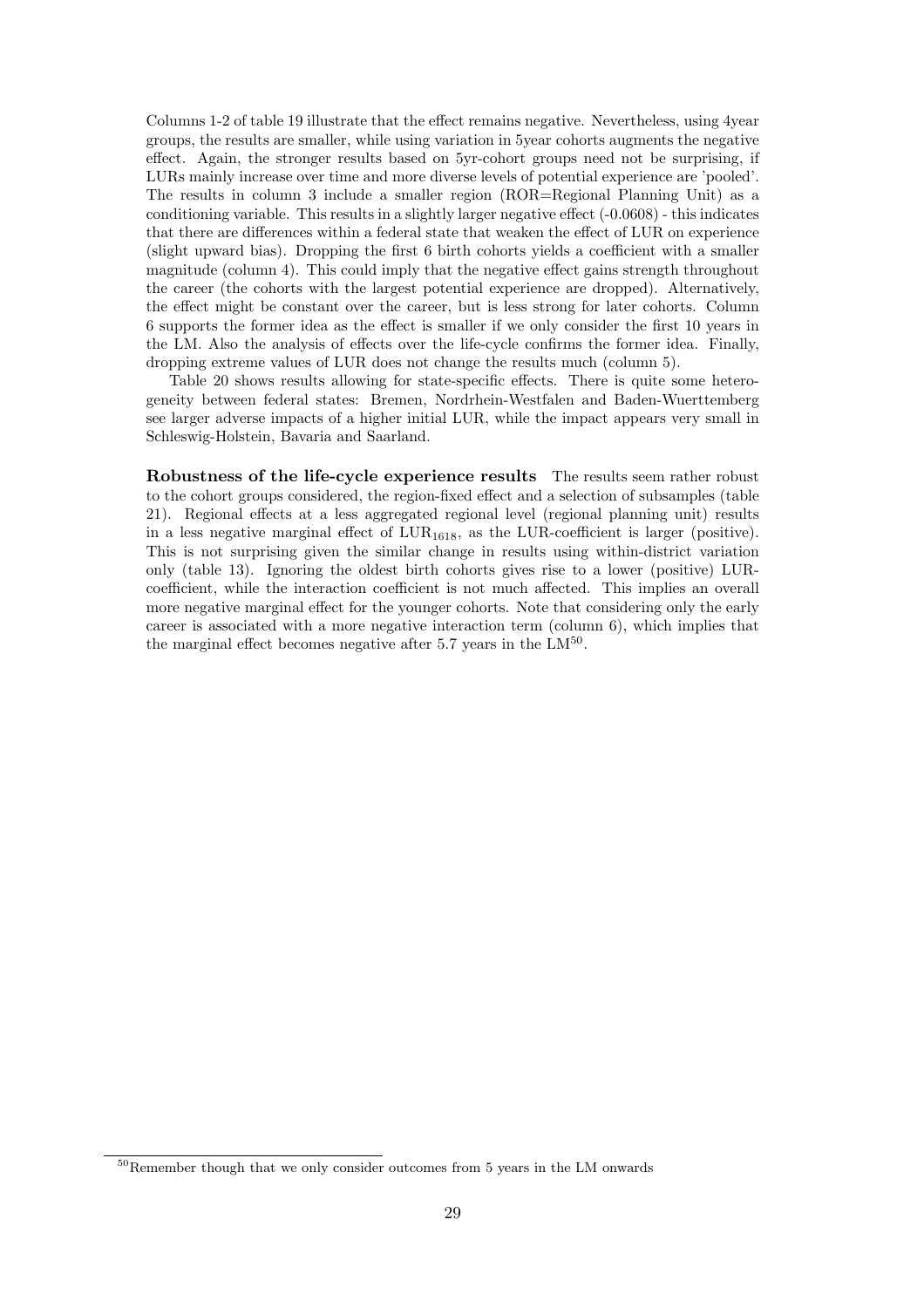|                        |             | (2)         | $\left( 3\right)$ | $\left(4\right)$ | (5)                          | (6)         |
|------------------------|-------------|-------------|-------------------|------------------|------------------------------|-------------|
|                        | district    | district    | district          | district         | district                     | district    |
| $LUR_{1618}$           | $-0.0389**$ | $-0.1000**$ | $-0.0608**$       | $-0.0368**$      | $-0.0590**$                  | $-0.0398**$ |
|                        | [29.23]     | [76.18]     | [34.83]           | [20.53]          | [39.09]                      | [31.22]     |
| N                      | 652748      | 652748      | 652748            | 307646           | 645546                       | 312554      |
| $R^2$                  | 0.63        | 0.61        | 0.65              | 0.58             | 0.65                         | 0.22        |
| controls for:          |             |             |                   |                  |                              |             |
| region                 | FS          | FS          | <b>ROR</b>        | FS               | FS                           | <b>FS</b>   |
| birth cohort (grouped) | 4yr         | 5yr         | 3yr               | 3yr              | 3yr                          | 3yr         |
| year                   | yes         | yes         | yes               | yes              | yes                          | yes         |
|                        |             |             |                   | cohorts 68-77    | <b>LUR</b> $\in \{1.5, 16\}$ | potexp<10   |

Table 19: Robustness of experience results

Dependent variable: #years of work experience; LUR1618: local unemployment rate in region of entry, average over age 16-18; for district and zones1-3: zones 1-3 imply zones around the initial district (incl.), with increasing radius; FS=federal state; ROR=Raumordungsregion; Spells with potexp>4 & age<36; t-statistics between brackets, \*(\*\*): significance at  $5\%(1\%)$ 

|                             | district    |
|-----------------------------|-------------|
|                             | state-spec. |
| LUR <sub>1618</sub>         | $-.0180**$  |
|                             | [3.81]      |
| $LUR_{1618}$ *Hb            | $-.0665**$  |
|                             | [6.09]      |
| $LUR_{1618}$ *NS            | $-.0253**$  |
|                             | [4.85]      |
| $LUR_{1618}$ <sup>*</sup> B | $-.0996**$  |
|                             | [9.53]      |
| $LUR_{1618} * NW$           | $-.1003**$  |
|                             | [18.93]     |
| $LUR_{1618}$ *Hn            | $-.0772**$  |
|                             | [10.65]     |
| $LUR_{1618}$ *RP            | $-.0751**$  |
|                             | [11.27]     |
| $LUR_{1618} * BW$           | $-.1347**$  |
|                             | [18.30]     |
| $LUR_{1618}$ *Ba            | $.0143**$   |
|                             | [2.70]      |
| $LUR_{1618}$ *S             | $.0320**$   |
|                             | [3.37]      |
| N                           | 675189      |
| $R^2$                       | 0.67        |
| controls for:               |             |
| region                      | FS          |
| cohort (grouped)            | 3yr         |
| year                        | yes         |

Table 20: State-specific effects of LUR1618 on experience

Dependent variable: #years of work experience; LUR1618=local unemployment rate in district of entry, average over age 16-18; Work spells at potexp>4; FS=Federal State; Hb:Hamburg; NS:Niedersachsen, B:Bremen, NW:Nordrhein-Westfalen, Hn:Hessen, RP:Rheinland-Pfalz, BW:Baden-Wuerttemberg, Ba:Bavaria, S:Saarland t-stats between brackets,  $*(**)$ : signif at  $5\%(1\%)$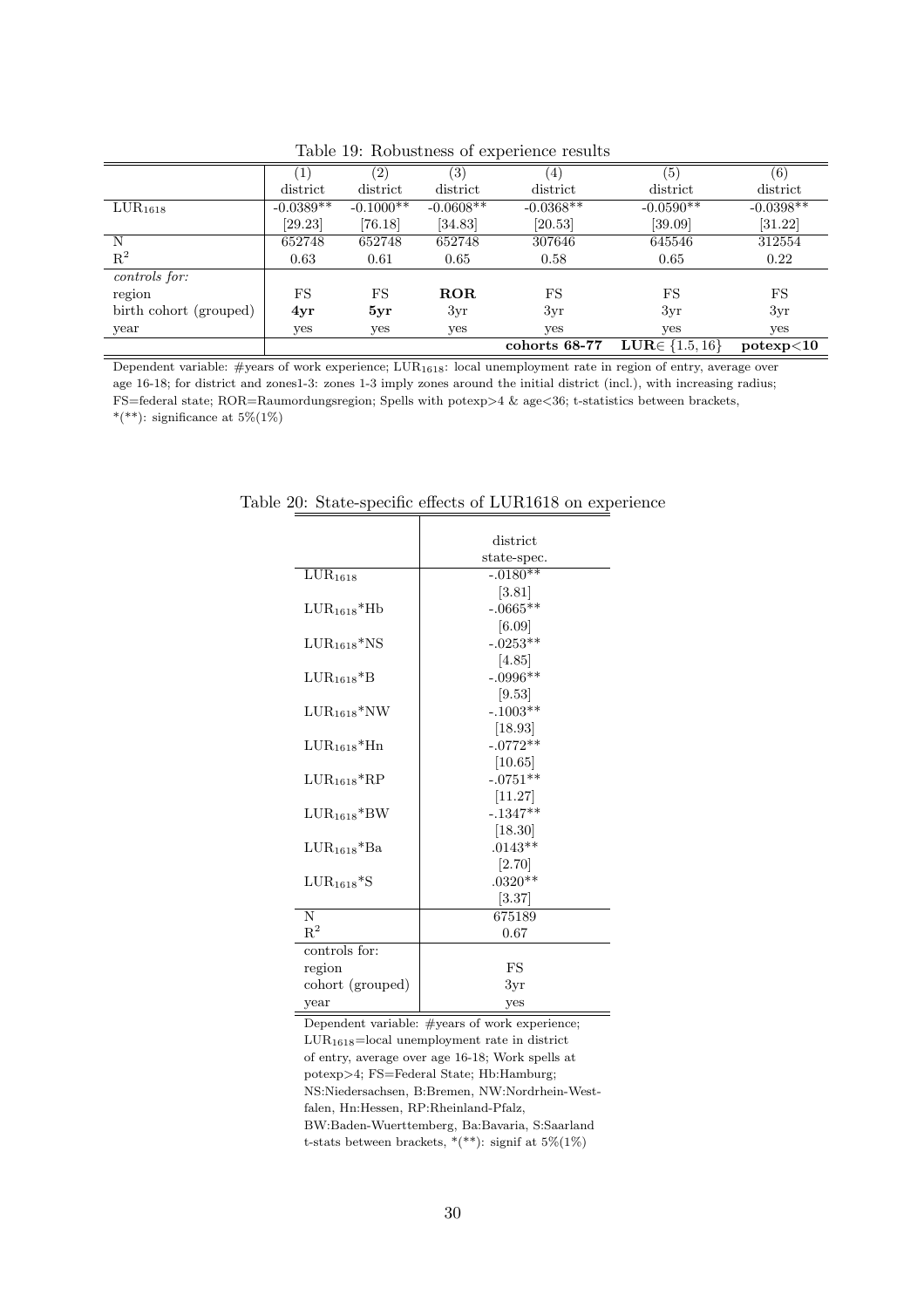|                                       | (1)           | (2)                    | (3)         | (4)           | (5)                          | (6)         |
|---------------------------------------|---------------|------------------------|-------------|---------------|------------------------------|-------------|
|                                       | district      | district               | district    | district      | district                     | district    |
| $\overline{\text{L}}\text{UR}_{1618}$ | $0.0460**$    | $0.04\overline{71***}$ | $0.0697**$  | $0.0304**$    | $0.0455**$                   | $.0479**$   |
|                                       | [17.37]       | [17.84]                | [24.82]     | [8.91]        | [15.82]                      | [11.76]     |
| $PE*LUR_{1618}$                       | $-0.0054**$   | $-0.0047**$            | $-0.0057**$ | $-0.0053**$   | $-0.0062**$                  | $-0.0084**$ |
|                                       | $[23.26]$     | [20.53]                | [24.68]     | [16.19]       | [24.78]                      | [14.74]     |
| PE                                    | $0.7285**$    | $0.6937**$             | $0.7545**$  | $0.7138**$    | $0.7518**$                   | $0.5813**$  |
|                                       | [147.66]      | [144.39]               | [150.44]    | [97.07]       | [147.66]                     | [29.73]     |
| $\mbox{PE}^2$                         | $0.0088^{**}$ | $0.0092**$             | $0.0086**$  | $0.0119**$    | $0.0086^{\ast\ast}$          | $0.0201**$  |
|                                       | [48.51]       | [50.84]                | [47.28]     | [37.24]       | [47.33]                      | [14.94]     |
| N                                     | 652748        | 652748                 | 652748      | 307646        | 645546                       | 312554      |
| $\mathbf{R}^2$                        | 0.73          | 0.72                   | 0.73        | 0.71          | 0.73                         | 0.43        |
| controls for:                         |               |                        |             |               |                              |             |
| region                                | FS            | FS                     | ROR         | FS            | <b>FS</b>                    | FS          |
| birth cohort (grouped)                | 4yr           | 5yr                    | 3yr         | 3yr           | 3yr                          | 3yr         |
| year                                  | yes           | yes                    | yes         | yes           | yes                          | yes         |
|                                       |               |                        |             | cohorts 68-77 | <b>LUR</b> $\in \{1.5, 16\}$ | potexp<10   |

Table 21: Robustness of experience over the life-cycle

Dependent variable: #years of work experience;  $LUR_{1618}$ : local unemployment rate in district of entry, average over age 16-18; FS=federal state; ROR=Regional planning unit (Raumordungsregion); Spells with potexp>4

t-stats in brackets,  $*(**)$ : significance at  $5\%(1\%)$ 

|                     | (1)                  | (2)         | (3)          |
|---------------------|----------------------|-------------|--------------|
|                     | district             | district    | district     |
|                     | PE17                 | <b>GLS</b>  | $LUR*exp2$   |
| LUR <sub>1618</sub> | $0.0146**$           | $0.0249**$  | $0.0839**$   |
|                     | [5.25]               | $[7.25]$    | $[12.92]$    |
| $PE*LUR1618$        | $-0.0017**$          | $-0.0039**$ | $-0.01400**$ |
|                     | $\left[7.16\right]$  | [33.01]     | [11.61]      |
| $PE^2*LUR_{1618}$   |                      |             | $0.00039**$  |
|                     |                      |             | $[7.49]$     |
| PЕ                  | $0.4865**$           | $0.7715**$  | $0.83980**$  |
|                     | [88.40]              | [132.44]    | [94.73]      |
| PE <sup>2</sup>     | $0.0119**$           | $0.0069**$  | $0.00430**$  |
|                     | $\left[72.46\right]$ | [88.25]     | [12.01]      |
| N                   | 675189               | 675189      | 541096       |
| $\#$ individuals    |                      | 66090       |              |
| $R^2$ overall       | 0.70                 | 0.74        | 0.74         |
| $R^2$ within        |                      | 0.91        |              |
| $R^2$ between       |                      | 0.57        |              |
| controls for:       |                      |             |              |
| region              | FS                   | FS          | FS           |
| cohort group        | 3yr                  | 3yr         | 3yr          |
| year                | yes                  | yes         | yes          |

Table 22: Robustness of experience over the lifecycle (2)

Dependent variable: #years of work experience; column (2): GLS;  $\text{LUR}_{1618}:$  unemployment rate in district of entry, average ages  $16\text{-}18$ PE17=potential experience (=age-17); Work spells at potexp>4yrs; FS=Federal State; t-stats in brackets,  $*(**)$ : significance at  $5\%(1\%)$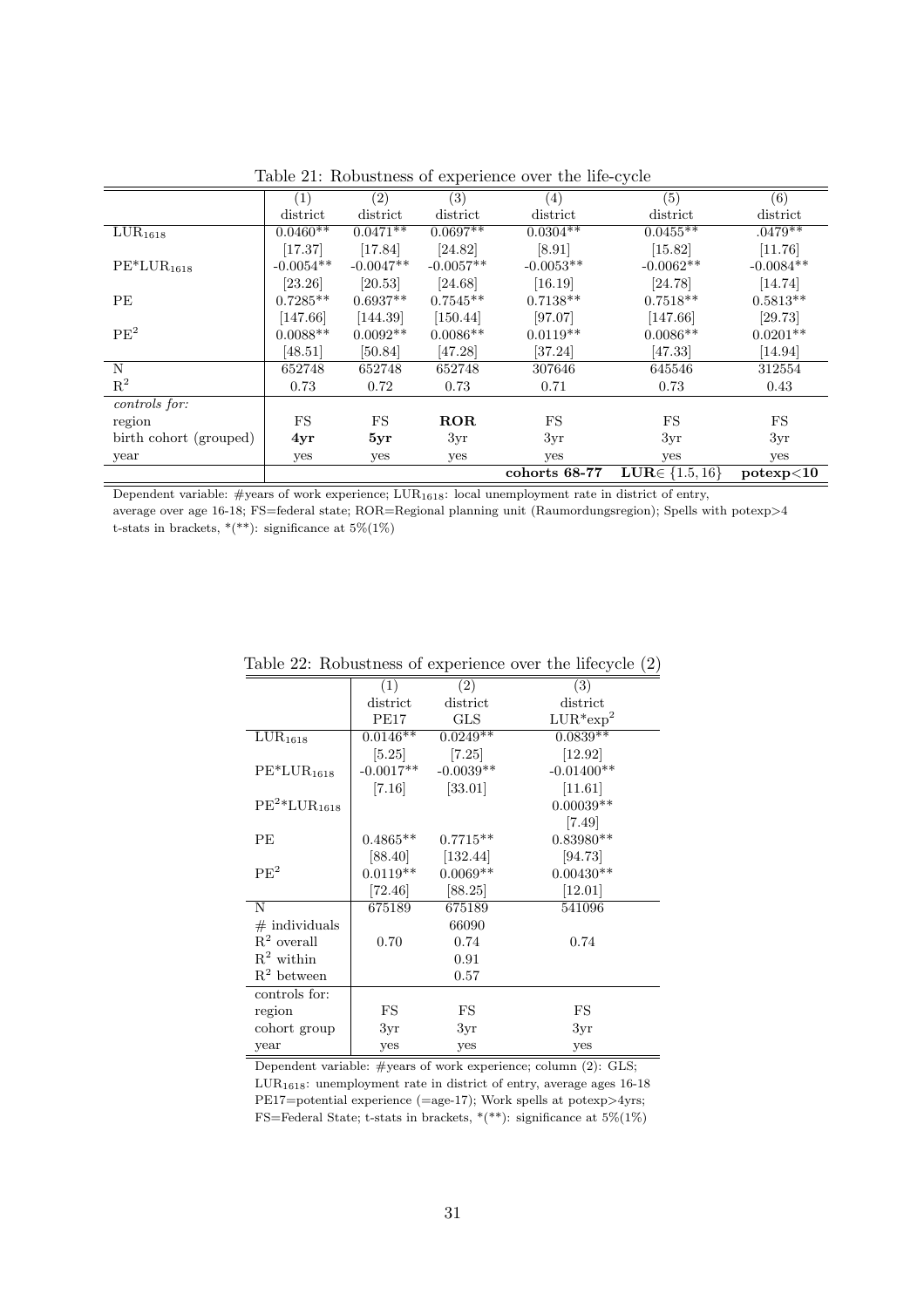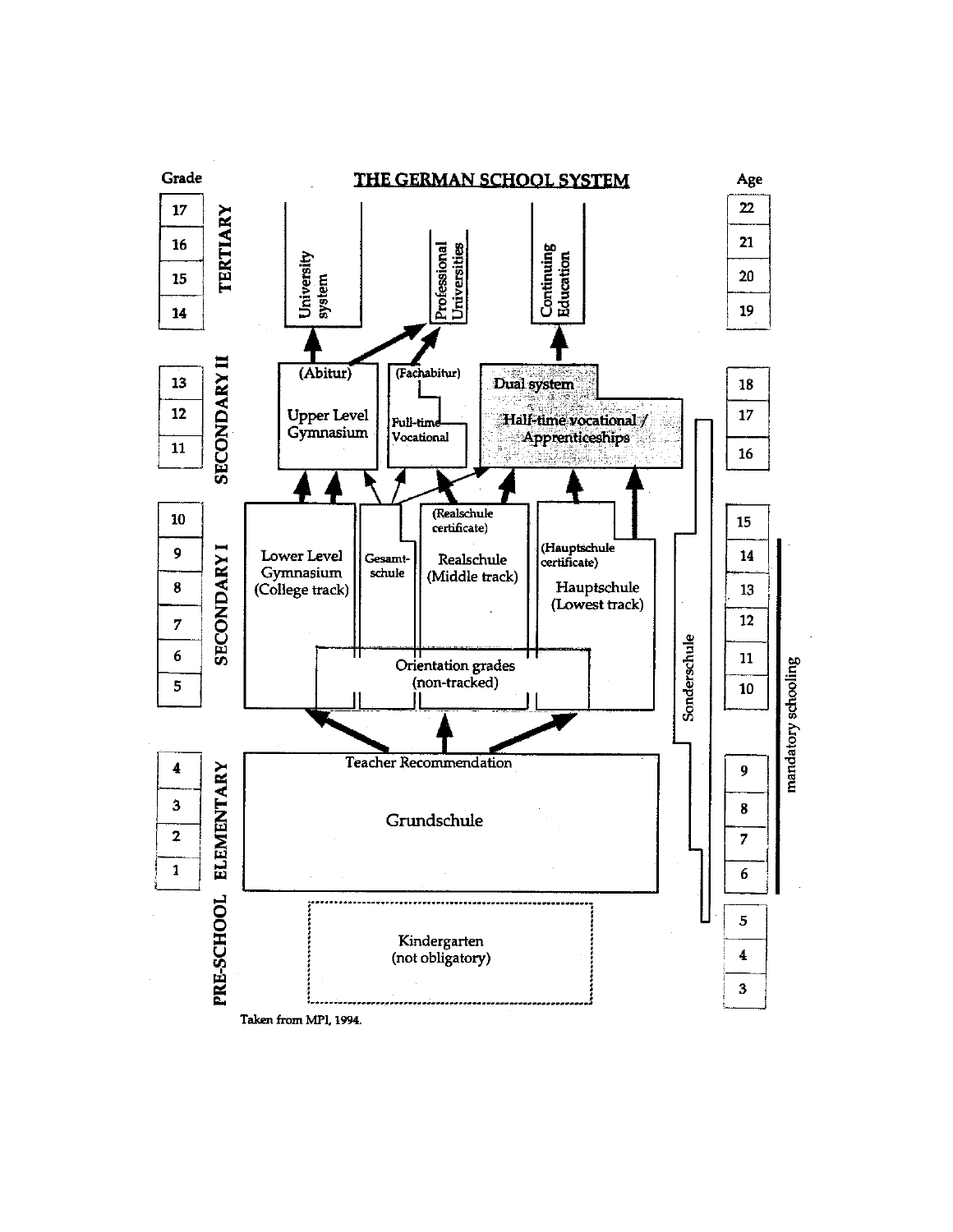## References

- [1] Arulampalam W., 2001, Is Unemployment really scarring? Effect of unemployment experiences on wages, The Economic Journal, 111, F585-F606
- [2] Arulampalam W., 2002, State Dependence in Unemployment Incidence: Evidence for British Men Revisited, IZA Discussion Paper No.630, 34p.
- [3] Arulampalam W., Booth A.L. and Taylor M.P., 2000, Unemployment Persistence, Oxford Economic Papers, 52(1), 24-50
- [4] Arulampalam W., Gregg P. & Gregory M., 2001, Unemployment scarring, The Economic Journal, 111, F577-F584
- [5] Bender S., Haas A. & Klose C., 2000, IAB Employment Subsample 1975-1995: Opportunities for Analysis provided by the Anonymised Subsample, Discussion Paper 117, IZA, Bonn
- [6] Boeheim R. and Taylor M.P., 2000, The Search for success: Do the Unemployed find Stable Employment?, ISER, DP 00/52, Essex University, 42p.
- [7] Burgess S., Propper C., Rees H. and Shearer A., 2003, The class of '81: the effects of early career unemployment on subsequent unempl experiences, Labour Economics, 10, 291-309
- [8] Bowlus A.J., 1995, Matching Workers and Jobs: Cyclical Variation in Match Quality, Journal of Labor Economics vol. 13 no 2, pp.335-350
- [9] Clark A., Georgellis Y. and Sanfey P., 2001, Scarring: The Psychological Impact of Past Unemployment, Economica, 68, 221-241
- [10] Dustmann C., 2004, Parental background, secondary school track choice, and wages, Oxford Economic Papers, 56(2), 209-230
- [11] Dustmann C. & Preston I., 2001, Attitudes to Ethnic Minorities, Ethnic Context and Location Decisions, Economic Journal, 111, 353-373
- [12] Farber H.S. and Gibbons R., 1996, Learning and Wage Dynamics, Quarterly Journal of Economics, 111(4), 1007-1047
- [13] Fernndez, C., 2004, Job Match Quality throughout the Business Cycle in the Spanish Labour Market, Working Paper, FEDEA, 2004-01.
- [14] Flaig G., Licht G. and Steiner V., 1993, Testing for State Dependence Effects in a Dynamic Model of Male Unemployment Behaviour, in: Bunzel H., Jensen P. and Westergaard-Nielsen N (eds), Panel Data and Labour Market Dynamics, North Holland, Amsterdam
- [15] Franz W., Inkmann J., Pohlmeier W. and Zimmermann V., 1997, Young and out in the Germany: on the youth's chances of labor market entrance in Germany, NBER working paper 6212
- [16] Gaertner H., 2005, The Imputation of Wages Above the Contribution Limit with the German IAB Employment Sample, Technical Working Paper (Methodenreport), no.2, IAB, Nuremberg, 8p.
- [17] Gardecki R. & Neumark D., 1998, Order from Chaos? The Effects of Early Labor Market Experiences on Adult Labor Market Outcomes, Industrial and Labor Relations Review, 51(2), 299-322
- [18] Gregg P., 2001, The Impact of Youth Unemployment on Adult Unemployment in the NCDS, The Economic Journal, 111, F626-F653